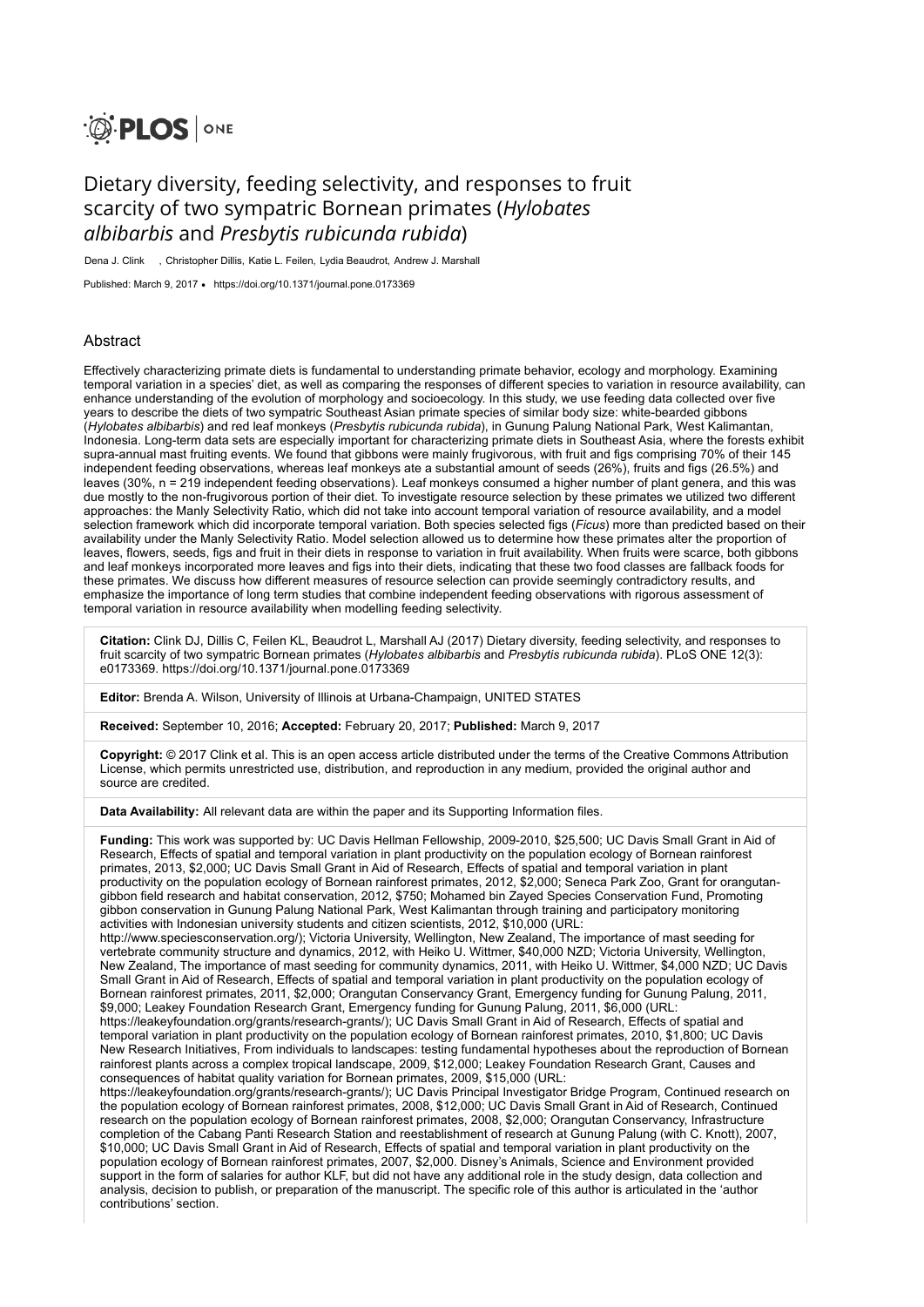**Competing interests:** We have the following interests. Katie L. Feilen is employed by Disney's Animals, Science and Environment. There are no patents, products in development or marketed products to declare. This does not alter our adherence to all the PLOS ONE policies on sharing data and materials, as detailed online in the guide for authors.

# Introduction

A thorough investigation of primate diets, and how primates alter their diets in response to variation in food availability, is fundamental for understanding primate behavior, ecology and morphology [\[1–](#page-10-0)[9\]](#page-10-1). Periods of resource scarcity may have particularly important impacts on primate fitness because during these times feeding competition can be intense and food quality poor [[10](#page-10-2)]. While such periods can have disproportionate impacts on primate feeding adaptations and sociality, they occur infrequently in some environments [[9](#page-10-1)[,11–](#page-10-3)[13\]](#page-10-4). Long-term observations of primate feeding behavior and concurrent assessment of plant food availability are therefore necessary to sample across the full range of variation within the diet and to encompass periods of high and low resource availability [[14–](#page-10-5)[16](#page-10-6)].

The need for long-term data sets is particularly acute in Southeast Asia because most forest types there exhibit dramatic, supraannual fluctuations in fruit production that exceed the magnitude of variation in food availability characteristic of other tropical forests [[17–](#page-10-7)[20\]](#page-11-0). Mast fruiting events are periods of super-abundance of resources, and are characteristically followed by periods of extreme food scarcity [[14,](#page-10-5)[19\]](#page-11-1). These phenological cycles are linked to EL Niño Southern Oscillation events [\[18](#page-11-2),[21](#page-11-3)] and consequently occur at irregular intervals that are unpredictable from the perspective of vertebrate frugivores. Due to the hypervariability in food availability in the Dipterocarp forests of SE Asia, dietary changes in response to food availability can be dramatic, with some primate species incurring negative energy balance during periods of low resource availability [[22\]](#page-11-4). Studying the responses of frugivores to these fluctuations in food availability—especially the responses of multiple taxa that differ in their dietary adaptations, life histories, and feeding strategies [[23,](#page-11-5)[24\]](#page-11-6)–can shed light on the evolution of primate feeding adaptations.

A useful way to understand dietary responses to fluctuations in food availability is to categorize dietary items based on their use and availability, and in particular to distinguish between preferred and fallback foods [[9](#page-10-1)[,25](#page-11-7)–[28\]](#page-11-8). Preferred foods are generally highquality foods that are easy to process and are eaten more often than would be predicted based on their availability [[29](#page-11-9)]. Foods that are consumed more during periods when preferred foods are scarce are termed fallback foods [\[9\]](#page-10-1). Comparative studies of primate diets are particularly informative for understanding how responses to resource availability drive evolutionary processes [\[30](#page-11-10)[–32](#page-11-11)]. For example, the African grey-cheeked mangabey (*Lophocebus albigena*) has a relatively high degree of dietary overlap with the sympatric red-tail guenon (*Cercopithecus ascanius*). *L*. *albigena* possesses much harder tooth enamel than *C*. *ascanius*, some of the hardest tooth enamel found in extant primates. The foods that *L*. *albigena* consumes during times of resource scarcity (i.e., their fallback foods: bark and seeds) are thicker and harder to process than foods eaten by *C*. *ascanius*, and the difference in tooth enamel thickness between the two species can be explained by the foods they consume when resources are scarce [\[8\]](#page-10-8). Comparative studies can also be useful for understanding how resource availability influences primate population biology. For example, the population density of white-bearded gibbons (*Hylobates albibarbis*) is limited by the availability of their fallback foods [\[9,](#page-10-1)[14\]](#page-10-5), whereas red leaf monkey (*Presbytis rubicunda*) population density is limited by the availability of high quality, preferred foods [\[24](#page-11-6)]; these differences may be due to differences in the life histories of the two species [[25\]](#page-11-7).

Gibbons and leaf monkeys provide an excellent comparison for investigating the effects of resource variability on primate ecology because they are similar in body size, but have different social systems, life histories and diets [[24\]](#page-11-6). Gibbons generally live in malefemale pairs and have relatively slow life histories (e.g., long inter-birth intervals and long lifespans), whereas leaf monkeys live in single-male, multi-female groups and have relatively fast life histories [[25\]](#page-11-7). Gibbons and leaf monkeys are classified as frugivores and folivores/gramnivores, respectively. Gibbons are generally considered ripe-fruit specialists and possess few morphological adaptations to process low-quality foods [[33\]](#page-11-12), whereas leaf monkeys, like all colobine monkeys, have morphological adaptations such as complex, multi-chambered stomachs, thin tooth enamel and high shearing cusps that facilitate the consumption of leaves [\[34](#page-11-13),[35](#page-11-14)].

In this study, we conduct a dietary analysis of two sympatric primate species, red leaf monkeys (*P*. *rubicunda*, hereafter referred to as leaf monkeys), and white-bearded gibbons (*H*. *albibarbis*, hereafter referred to as gibbons) in Gunung Palung National Park, Indonesia using plant phenology data and primate feeding observations collected over 66 months. We examine the feeding ecology of sympatric populations of gibbons and leaf monkeys to: 1) characterize and compare gibbon and leaf monkey diets, identify the genera consumed and their importance, the relative contribution of different plant parts to overall diets, and overall dietary richness, diversity and overlap; 2) analyze feeding selectivity for each primate species; and 3) assess how these primates respond to temporal variation in fruit availability. Specifically, we make the following predictions: compared to gibbons, leaf monkeys will have higher dietary richness and diversity; prefer more genera, and avoid fewer genera; and show shifts in types of plant parts consumed in response to variation in overall fruit availability. We make these predictions based on evidence that leaf monkeys have morphological and physiological adaptations to process a wider variety of foods than gibbons [\[36](#page-11-15)–[38\]](#page-12-0).

# Materials and methods

#### **Field site and study subject**

We conducted this study at the Cabang Panti Research Station (CPRS) in Gunung Palung National Park, West Kalimantan, Indonesia (1°13° S, 110°7° E) from September 2007 through February 2013. At CPRS, mean gibbon group sizes are 4.32 individuals (SD = 0.89, range 2–6, N = 33 groups) and mean home range size is 43 ha (SD = 5.4); mean leaf monkey group sizes are 5.77 individuals (SD = 2.6, range 2–11, N = 13 groups) and with 90 ha (SD = 11.4) mean home range size [\[24](#page-11-6),[39](#page-12-1)]. There are seven floristically distinct forest types at Gunung Palung National Park [[20\]](#page-11-0), but for the present analyses we focused on the five forest types that exhibit mast fruiting (freshwater swamp, alluvial bench, lowland sandstone, lowland granite, and upland granite) as the non-masting forest types (montane and peat swamp) have dramatically different phenological patterns and plant species composition [\[14](#page-10-5),[18](#page-11-2),[20,](#page-11-0)[23\]](#page-11-5). We operationally define mast fruiting events as periods where there was at least a three-fold increase in fruiting stems above the mean proportion of stems fruiting in all other months. We recorded daily maximum and minimum temperature and rainfall at the field station at CPRS (elevation approximately 15 m asl).

#### **Feeding observations**

Each month, AJM, field managers, or trained Indonesian field assistants walked two replicate census routes (averaging 3.5 km in length) in each of the seven forest types found at CPRS and collected data on gibbon and leaf monkey feeding behavior. Interobserver reliability was ensured through extensive training, periodic checks of distance measures, and regular quizzes to assess the accuracy of plant and vertebrate species identifications. Observers were randomly rotated across habitat types and census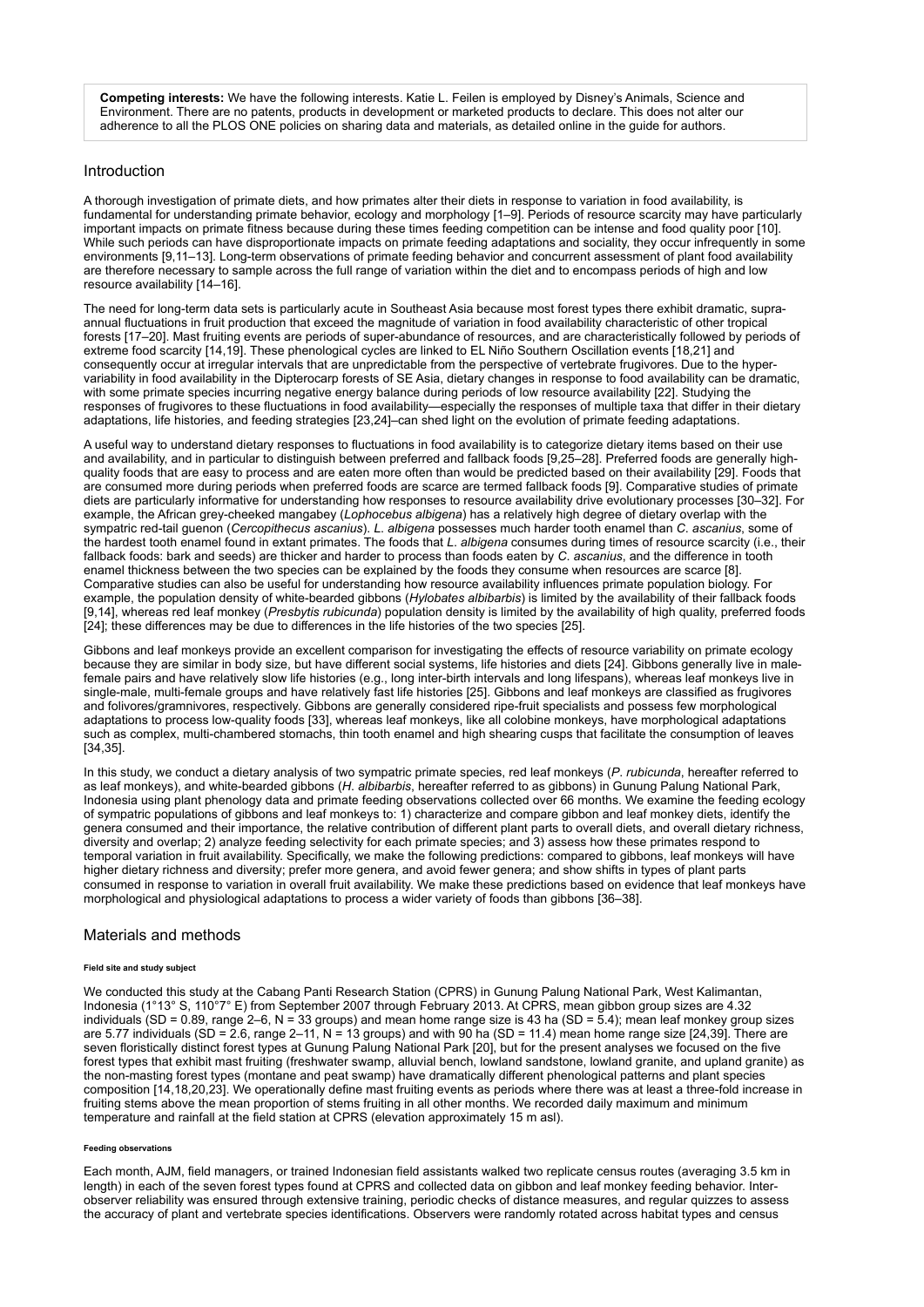routes, and average encounter rates and detection distances are highly concordant between observers [\[39](#page-12-1)]. Standard line-transect methods allowed for the collection of statistically independent feeding observations and avoided the potential for pseudo-replication that may occur when multiple feeding observations are collected from the same group on the same day. We systematically walked fourteen, spatially segregated line transects, at a consistent speed between 0530 and 1200 hrs (for details see [\[14](#page-10-5)[,40](#page-12-2)]). For any group or individual encountered while feeding, we recorded the first item consumed by the first individual seen [\[40](#page-12-2)[,41](#page-12-3)]. We collected feeding data on all age and sex classes, thus adults and juveniles of both sexes were included in our analyses. Because data were collected across multiple forest types and many groups, the results reflect the diet for the population, rather than potentially idiosyncratic observations of a single group. Following collection of feeding data, observations along the vertebrate census route continued so that multiple feeding observations were not made from the same group on the same day.

We collected additional feeding data during targeted focal observations of gibbons and leaf monkeys. We selected target groups at random from among the known groups at the site (N<sub>HYLOBATES</sub> = 20–28 groups, N $_{\rm PESBYTIS}$  = 8–14 groups during the research period located across the five masting forest types examined in this study). After contacting the target primate group (normally in the morning between 6:00 and 9:00, although some observations were made later in the day), we randomly selected a focal individual of any age-sex class (except nursing infants) and followed until it began feeding. Data collection on focal follows continued for 30 minutes, at which point a new focal individual was randomly chosen. We did not record a new feeding observation from the focal animal until it had travelled to a different tree or liana to ensure that multiple feeding observations were not recorded from the same individual plant.

We collected the following data for each primate group encountered on transect routes and during focal follows. For the plant fed upon by the first primate individual sighted, we recorded the identification of the plant eaten (to the lowest taxonomic level possible), location (using a GPS unit and/or a detailed address based on the trail system), size (dbh, diameter at breast height), and growth form (i.e., tree, liana) of the plant; the part being eaten (e.g., fruit pulp, seeds, young leaves); the maturity stage, if applicable (e.g., immature, ripe); the number of animals feeding; and an estimate of the total crop size [\[14](#page-10-5),[39](#page-12-1)]. We gathered one feeding observation every 3.6 days, on average (range 0–68, SD = 6.3). In previous analyses, we found there were no significant differences in the use of plant genera collected during line transect surveys or focal follows [[41\]](#page-12-3), therefore we lumped feeding observations together to increase sample size.

#### **Assessing plant phenology**

To assess spatial and temporal variation in food availability, we monitored the reproductive behavior of tree and liana stems located in fifty 0.1 or 0.2 ha botanical plots (placed in a random, stratified manner, 10 plots and 1.5 ha per forest type; 4,739 tagged stems, see [[24](#page-11-6),[41\]](#page-12-3)). Each month all stems in every plot were carefully examined with binoculars and assigned to one of six reproductive states (reproductively inactive, or bearing flower buds, flowers, immature, mature, or ripe fruits). Determination of fruit ripeness stages was based on changes in size, color, and texture, using categories developed over the last 30 years for each plant taxon [\[20](#page-11-0),[25](#page-11-7)]. Mature fruits are full-sized fruits that are unripe but have seeds that are fully developed and hardened; ripe fruits are the final development stage prior to fruit fall, usually signaled by a change in color or softness [[42\]](#page-12-4).

Bornean forests contain some of the highest levels of vascular plant diversity in the world [[43](#page-12-5)], and although many plant stems in the plots were identified to species, the inclusion of stems identified only to genus meant that all analyses were done at this higher taxonomic level. Previous work on a variety of taxa has shown that lower taxonomic resolution is appropriate when identification to the species level is not possible or feasible [[44–](#page-12-6)[46](#page-12-7)].

# **Dietary composition**

We used rarefied species accumulation curves to assess the dietary richness (i.e., taxonomic breadth) of gibbon and leaf monkey diets, both overall and for the frugivorous portion (excluding figs) of the diet. We report dietary richness as the observed cumulative number of plant genera consumed given the number of months in which feeding observations were recorded for each primate species. We constructed diet richness curves using the "specaccum" function from the "vegan" package [[47\]](#page-12-8) in R 3.0.0 statistical software [[48\]](#page-12-9).

We described diet breadth of gibbons and leaf monkeys both in terms of the number plant taxa eaten and the relative proportion of feeding observations on each of five food classes (leaves, flowers, seeds, fruits, and figs). We exclude the synconia of *Ficus* (Moraceae) from the category of fruits and treat them separately because their reproductive parts are not true fruits, they are important foods for many vertebrates [\[25](#page-11-7),[49](#page-12-10),[50\]](#page-12-11), and they have unusual phenological behavior rendering them qualitatively distinct from other fruiting plants considered herein [[18,](#page-11-2)[41,](#page-12-3)[51\]](#page-12-12).

#### **Dietary overlap**

We calculated dietary overlap measures that incorporated the number of shared items in the diet and their relative importance [[40\]](#page-12-2). Our dietary overlap index ranges from 0 to 1, with 0 indicating no overlap and 1 indicating complete overlap. To calculate the dietary overlap index, we tallied the number of feeding observations on each genus for both gibbons and leaf monkeys, including multiple feeding observations on the same food item when applicable. We then compared the overlap of items eaten by both primates to the total number of items eaten by each primate. Thus, from the perspective of consumer A, the equation is:

 $A \cap Bn/An$ 

and from the perspective of consumer B:

# $A \cap Bn/Bn$

where *A* ∩ *Bn* is the number of food items shared by the two consumers, and *An*, *Bn* are the number of food items in each of the respective consumer's diets [[40](#page-12-2)]. As gibbons and leaf monkeys had different total numbers of feeding observations, and varying numbers of feeding observations on the same genus (i.e., different genera were of varying importance), this resulted in different values of dietary overlap for each species, with each value representing dietary overlap from the focal consumer's perspective. Dietary overlap was calculated for the overall diet and for each food class (fruits, seeds, flowers, leaves and figs).

#### **Dietary selectivity**

Our study focused on the fruit portion of the diets, because fruits are expected to be the most limiting class of resources on which these species feed [\[14](#page-10-5),[24](#page-11-6),[40\]](#page-12-2). Forest productivity was defined for gibbons as the proportion of stems bearing fruit that were mature or ripe; for leaf monkeys stems bearing immature and mature fruits were also included, reflecting the fact that gibbons avoid unripe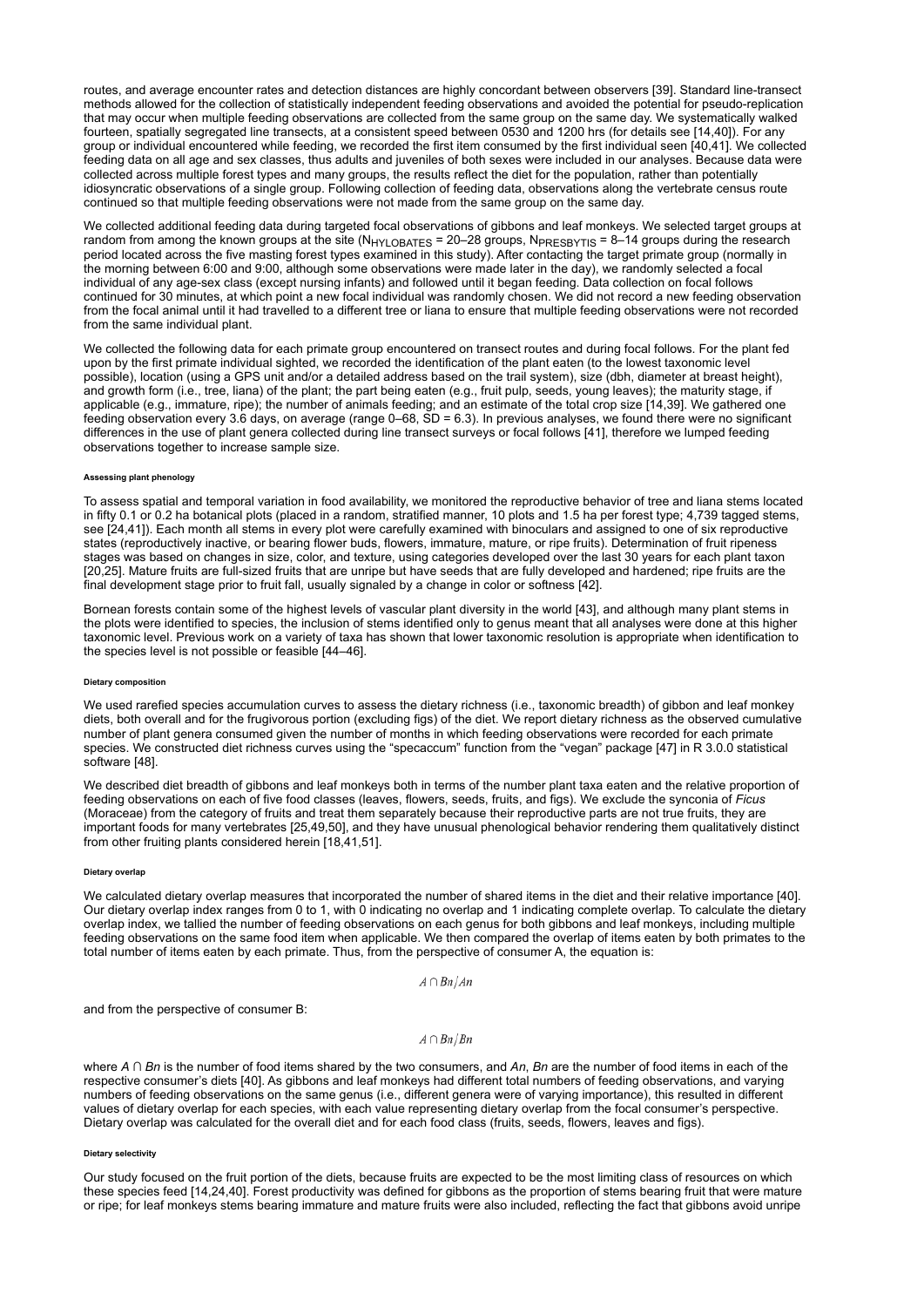fruits whereas leaf monkeys consume them frequently and tend to avoid ripe fruits because foods rich in starch or sugar can disrupt the forestomach pH and cause acidosis [[38\]](#page-12-0). Despite this fact, we included ripe fruits in the estimate of food availability for leaf monkeys as our phenology categories were based on the most advanced stage, meaning that trees with one ripe fruit were scored as ripe, even if most of the fruits on the tree were still mature [[14,](#page-10-5)[42](#page-12-4)], so plants scored as ripe often still contained some food for leaf monkeys. We followed the Design I Protocol for calculating selectivity ratios, the appropriate approach when animals are not individually identified, the availability of a given resource is known, and resource use is sampled randomly [\[46](#page-12-7)].

We calculated Manly Selectivity Ratios (MSRs; selection ratio: genus use/genus availability) using the "widesI" function in the "adehabitat" package in R [\[52](#page-12-13)]. Genus use is simply the total number of independent feeding observations recorded on a genus, *i*. We followed the general convention for MSRs and calculated availability as the total number of stems of genus *i* that were observed to fruit during the study period. We calculated selection ratios for each genus that was observed to have been fed upon at least once by either gibbons or leaf monkeys. We report MSRs that are standardized so that they add to 1; these values can be interpreted as the probability that for a selection event the primate would choose the genus of interest over other available genera [\[53](#page-12-14)]. Values close to zero indicate "avoidance", meaning the genus was eaten less than would be expected based on its availability. Thus, in the MSR context, the term "avoidance" of an item does not necessarily indicate the item is never consumed (i.e., it does not mean that it is a non-food item). Large values indicate "preference" wherein genera were selected more than predicted based on availability.

We conducted a chi-squared test of the null hypothesis that the animals were randomly feeding (i.e., selecting resources in proportion to their availability). The chi-squared test was significant for both animals, so we computed 95% confidence intervals for proportions of used and available resources. If there are fewer than five resource units per category (or genera in this case), the corresponding confidence intervals should be interpreted with caution [\[53](#page-12-14)]. Relatively few of the genera in our study had five or more feeding observations (5 genera for gibbons and 8 genera for leaf monkeys), so we caution against strong interpretations based on the calculated confidence intervals of the selectivity values.

#### **Dietary composition as a function of fruit availability**

We calculated the proportion of the diet comprising each of the five food classes in three-month blocks. We combined data into three-month periods in order to increase sample size per period and thereby improve the reliability of estimates [[41\]](#page-12-3). We then compared the number of feeding observations for each food class (figs, flowers, fruit, leaves and seeds) in each three-month block to the corresponding average fruit availability values during the same period. Availability values were calculated as the proportion of the overall stems in the forest that were bearing fruit. Availability differed for gibbons and leaf monkeys because immature fruits were included in calculations for the latter but not the former (see above).

We fit linear models using ordinary least squares regression that predicted use (number of feeding observations on a given food class) based on the following predictors, calculated for a three-month block: *fruit availability* (proportion of stems in plots that were fruiting), *seed availability* (proportion of stems in plots with seeds), *flower availability* (proportion of stems in plots that were flowering), and *fig availability* (proportion of stems of the genus *Ficus* that were fruiting). We also included the following environmental predictors: *minimum temperature* (the mean minimum temperature for a given three-month block), *maximum temperature* (the mean maximum temperature for a given three-month block), and *rainfall* (average daily rainfall, in centimeters, for a given three-month block). We then compared each of these models and a null intercept model using biased-corrected Akaike's Information Criterion (AICc) using the "AICctab" function in the R package "bbmle" [[48](#page-12-9)]. We obtained estimates of the 95% confidence bands for the regressions by simulation using the R package "rethinking" [\[54](#page-12-15)]. Due to random sampling variation, some three-month blocks had observations of leaf monkeys but none for gibbons, so we fit the models using 15 three-month blocks for gibbons and 20 three-month blocks for leaf monkeys.

#### **Ethics statement**

This research complied with all applicable laws of the Republic of Indonesia and the United States of America. Per regulations of the Institutional Animal Care and Use Committee at the University of California-Davis, as our research entailed solely non-invasive observation of wild animals, no formal IACUC review was required. Permission to conduct research at Gunung Palung National Park was kindly granted by the Indonesian Institute of Sciences (LIPI), the State Ministry of Research, Technology, and Higher Education (MENRISTEKDIKTI), the Directorate General for Nature Conservation (PHKA) and the Gunung Palung National Park Bureau (BTNGP).

# **Results**

[We collected 145 feeding observations from gibbons and 219 feeding observations from leaf monkeys \(gibbon feeding data in S1](#page-9-0) Table and leaf monkey feeding data in [S2 Table](#page-9-1)). Mean monthly survey effort across the five forest types sampled was 61.45 km/month (SD = 2.73 km). Approximately 41% of feeding observations were recorded on census routes (N $_{\rm GIBBONS}$  = 102 observations or 46% of total gibbon observations, N<sub>LEAF MONKEYS</sub> = 120 observations or 38% of total leaf monkey observations), and the remainder were made during focal follows. Most feeding observations (88% of all observations) were made in the morning. There was no systematic bias towards males or females in either species, nor any difference in the proportion between them. Our observations were mostly of adults (~75%), but the proportion of adults and subadults did not differ between species.

<span id="page-3-0"></span>The sampling period included a mast fruiting event from December 2009 though February 2010, during which plant reproductive output spiked. The proportion of plant stems fruiting in our plots during these three months ranged from 0.08 to 0.15 and averaged over 0.10, more than three times higher than lowest levels of productivity. This resulted in substantial variation in availability of food for both gibbons and leaf monkeys over the course of our study. Lumping of months to ensure adequate sample sizes for statistical analyses meant that variation in the proportion of fruiting stems in our 3-mo sampling blocks was more muted. For gibbons, the proportion of stems with mature and ripe fruit ranged from 0.026–0.077; for leaf monkeys the proportion of stems with immature, mature and ripe fruit ranged from 0.04–0.11 (fruit availability data provided in [S3 Table](#page-9-2)). The sampling effort was not biased towards periods of high or low fruit availability (gibbons: N = 145, Mann Whitney U = 14, P = 0.1162; leaf monkeys: N = 219, Mann Whitney  $U = 32$ , P = 0.4319; [Fig 1](#page-3-0)).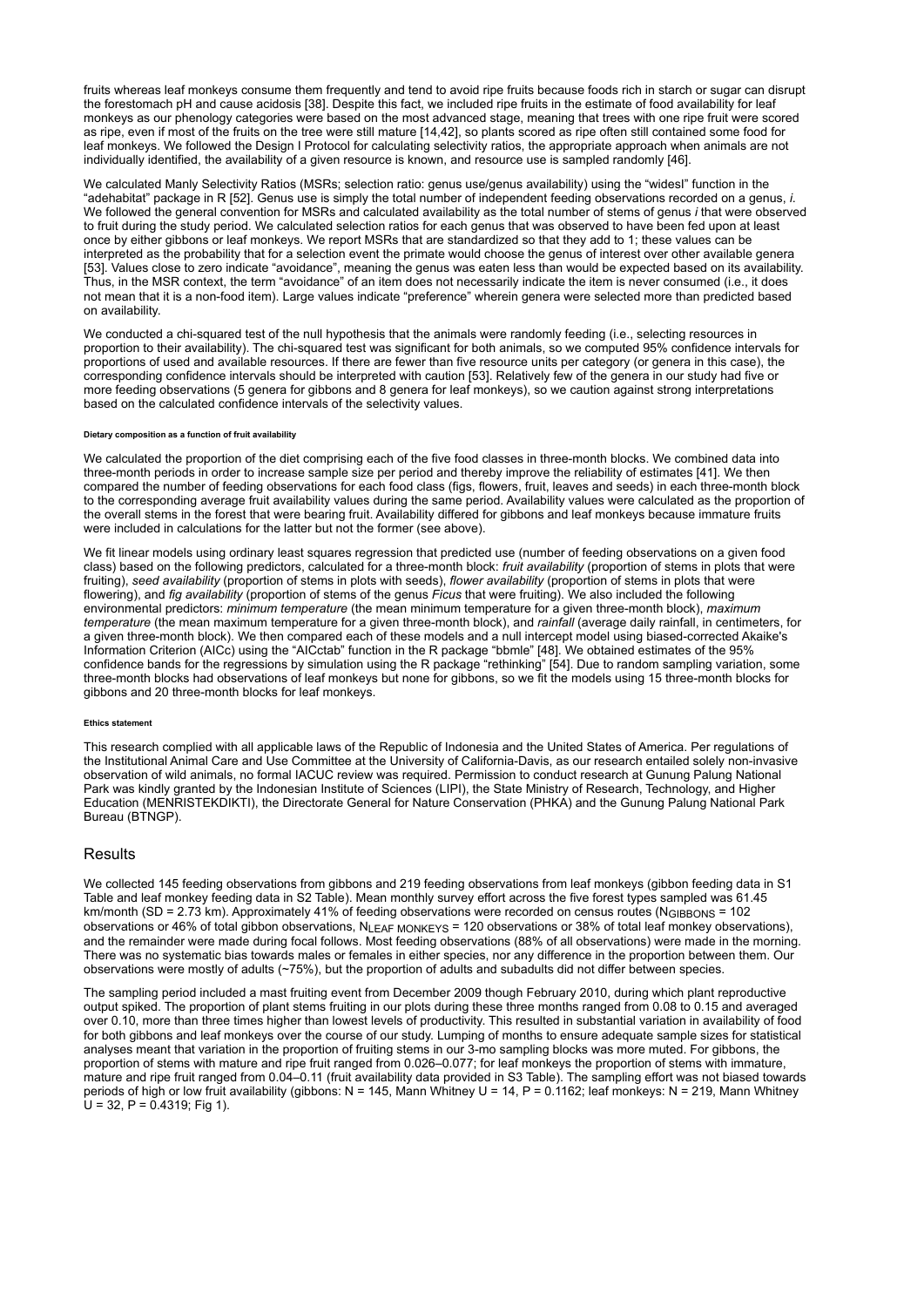

**Fig 1. Plot of general forest productivity for gibbons (A: the proportion of stems in the forest bearing mature and ripe fruit) and leaf monkeys (B: proportion of stems bearing immature, mature and ripe fruit).**

There was substantial variation in fruit availability over the course of the study period. The size of the points represents the number of feeding observations for each three-month block.

<https://doi.org/10.1371/journal.pone.0173369.g001>

# **Diet composition**

The species accumulation curves illustrate that leaf monkey diets had higher overall taxonomic richness than gibbon diets, when considering all food classes ([Fig 2A\)](#page-4-0). Neither curve reached an asymptote, reflecting that additional richness would be predicted with additional sampling. Nevertheless, the gibbon curve clearly separates from the leaf monkey curve and begins to flatten earlier, indicating that the differences in dietary diversity between the taxa are not the result of different sample sizes. In contrast to the overall diet, gibbons and leaf monkeys exhibited high similarity in the richness of the frugivorous portion of the diet ([Fig 2B](#page-4-0)). Therefore, the higher overall dietary richness of leaf monkey diets is due to food classes other than fruit.

<span id="page-4-0"></span>

**Fig 2. Rarefaction curves indicating the dietary richness of** *P***.** *rubicunda* **and** *H***.** *albibarbis***.**

Dietary richness (number of genera) as a function of time (months of observation) for (A) all food classes and (B) only the frugivorous portion of the diet. Overall diet richness was greater for leaf monkeys (*P*. *rubicunda*) than for gibbons (*H*. *albibarbis*, A), but the species did not differ in the number of genera of fruits they consumed (B). Error bars represent +/- 1 standard deviation from the mean.

<https://doi.org/10.1371/journal.pone.0173369.g002>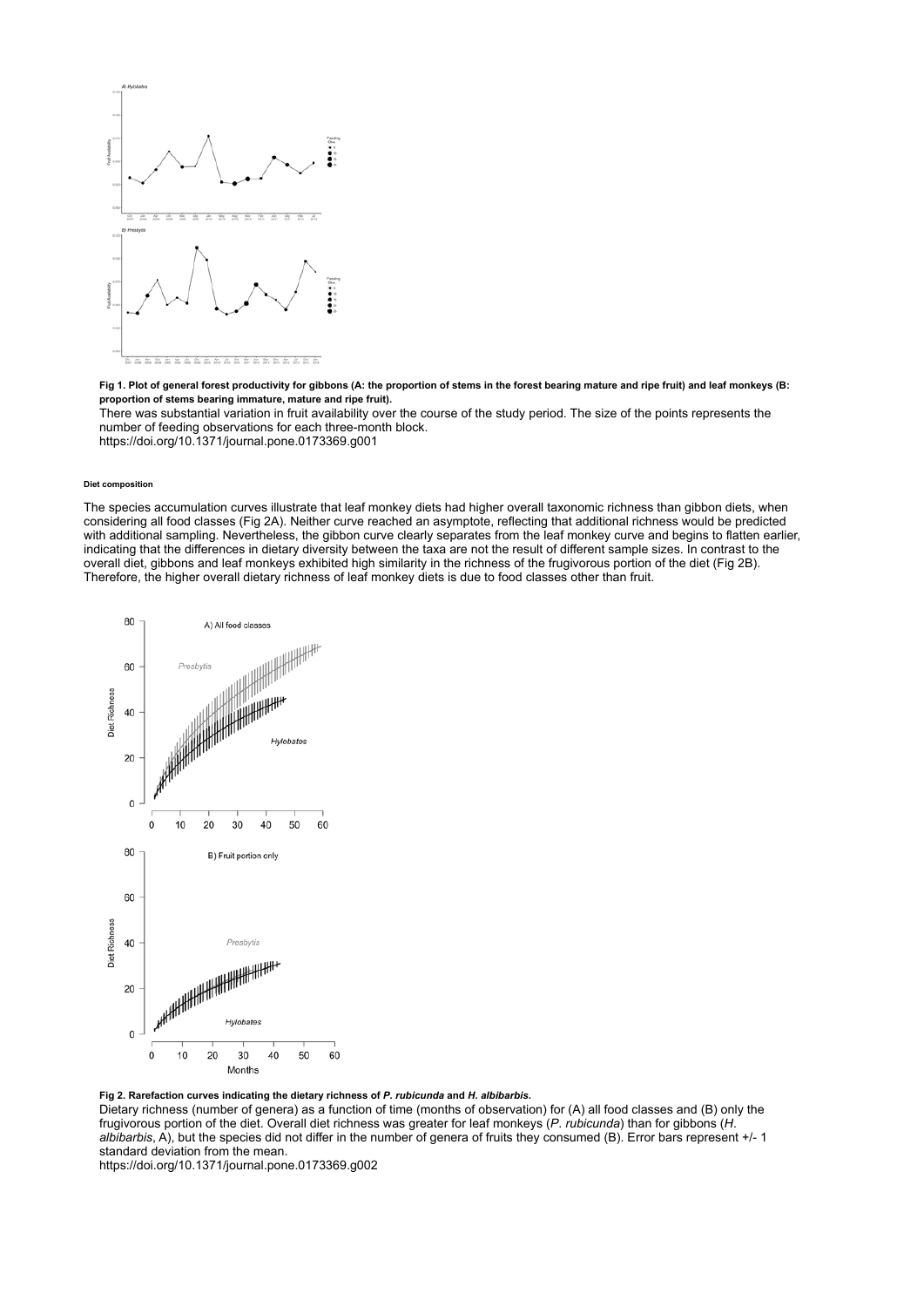Leaf monkey diets were more diverse than gibbon diets both in terms of the total number of taxa fed upon and the distribution of feeding observations across food classes [\(Table 1](#page-5-0)). Leaf monkey diets were composed of 31.1% leaves (N = 68 observations), 25.6% fruits (N = 56), 26% seeds (N = 57), 8.2% figs (N = 18), 6.4% flowers (N = 14), and 2.7% (N = 6) unidentified items, whereas gibbon diets were composed of 50% fruits (N = 72), 20% figs (N = 29), 9.7% flowers (N = 14), 9.7% leaves (N = 14), and 6.9% (N = 10) unidentified items. Leaf monkeys consumed food sources from 69 genera in 37 families while gibbons consumed them from 46 genera in 40 families. Gibbons and leaf monkeys used different food classes from different genera. Leaf monkeys ate 28 genera of leaves, 13 genera of flowers, 32 genera of seeds, and 29 genera of fruits. Gibbons had a narrower dietary breadth, consuming 9 genera of leaves, 9 genera of flowers, 5 genera of seeds, and 31 genera of fruits.

<span id="page-5-0"></span>

| FOOD CLASSES                            |       |           |       |                  |       |          |       |
|-----------------------------------------|-------|-----------|-------|------------------|-------|----------|-------|
|                                         | Leat  | Flower    | Seed  | Four (non-field  | Fig   | Linknown | Total |
| <b>Leaf Monkeys</b>                     |       |           |       |                  |       |          |       |
| Feeding Observations                    | 6h    | 14        | 57    | 56               | 18    | ë        | 219   |
| Percentage of Diet                      | 31.1% | 6.4%      | 26.0% | 25.6%            | 8.2%  | 2.7%     | 100%  |
| Number of General                       | 28    | <b>AT</b> | 30    | 29               |       | 4        | 49    |
| Distan Overlap with Gibbons             | 0.09  | 0.29      | 0.04  | 0.46             |       | NA       | 0.32  |
|                                         | Leaf  | Financ    | Seed  | Fruit (roys Red) | Fig   | Linknown | Total |
| Gibbons                                 |       |           |       |                  |       |          |       |
| Feeding Observations                    | 14    | 14        | ×     | $\overline{z}$   | 29    | 10       | 145   |
| Percentage of Diet                      | 9.7%  | 9.7%      | 4.1%  | 50.0%            | 20.0% | 6.9%     | 100%  |
| Number of Genera                        | ú.    | ä         | ś     | 31               |       |          | 44    |
| Dietary Overlap With Leaf Monkeys       | 0.42  | 0.29      | 0.33  | 0.36             | 0.62  | NA       | 0.48  |
| 4bit 10.1371 (exempt pone 0173389) 6921 |       |           |       |                  |       |          |       |

**Table 1. Contribution of various food classes and dietary overlap measures for gibbon and leaf monkey diets.** <https://doi.org/10.1371/journal.pone.0173369.t001>

#### **Dietary overlap**

Our measure of dietary overlap included the number of genera consumed in common and the relative importance of each item in the diet, producing an index that permits asymmetry in dietary overlap measures. From the gibbon's perspective, there was higher overall dietary overlap (when genera from all food classes were included) than from the leaf monkey's perspective (0.48 vs. 0.32 overlap, respectively). This asymmetry is exemplified in the dietary overlap measures for the food class figs. From the leaf monkey perspective, the fig dietary overlap was 1; from the gibbon's perspective it was 0.62. This asymmetry reflects differences in the importance of figs for the two primate species. In the fruit portion of the diet, leaf monkeys exhibited higher dietary overlap with gibbons (0.46) then vice versa (overlap from the gibbon's perspective = 0.36), a pattern that was reversed in the leaf portion of the diet, with leaf monkeys exhibiting lower dietary overlap with gibbons (0.09) than gibbons with leaf monkeys (0.42; [Table 1\)](#page-5-0). Leaf monkeys also had lower dietary overlap with gibbons in terms of seeds consumed (0.04) than gibbons had with leaf monkeys (0.33).

#### **Dietary selectivity**

Gibbons and leaf monkeys differed in the genera of fruit-bearing plants they consumed. For gibbons, 14 genera each contributed ≥ 1% of the total diet; 27% of all feeding observations came from one genus, *Ficus* (N = 29). Other important genera for gibbons were *Artabotrys* (Moraceae; 9.3%, N = 10), *Syzygium* (Myrtaceae; 8.4%, N = 9), *Willughbeia* (Apocynaceae; 5.6%, N = 6), and *Diospyros* (Ebenaceae; 4.7%, N = 5). Twenty-one genera were important food sources for leaf monkeys, each comprising ≥ 1% of the diet. The important foods sources for leaf monkeys were *Ficus* (Moraceae; 13.9%, N = 18), *Strombosia* (Olacaceae; 8.5%, N = 11), *Hydnocarpus* (Achariaceae; 7.8%, N = 10), *Xanthophyllum* (Polygalaceae; 7%, N = 9), *Artocarpus* (Moraceae; 5.5%, N = 7) and *Strychnos* (Loganiaceae; 5.5%, N = 7). Note that sample sizes are different for dietary composition and feeding selectivity, as we included raw counts of feeding observations for dietary composition, but included only observations of fruiting genera for the selectivity analyses.

The differences between gibbon and leaf monkey diets were also evident in the preference for different genera (Gibbons [Fig 3a;](#page-5-1) Leaf monkeys [Fig 3b\)](#page-5-1). Gibbons preferred two and avoided six out of the 35 genera on which they were observed to feed at least once, whereas leaf monkeys preferred four genera and avoided five of the 51 fruiting genera they consumed. Gibbons fed on *Ficus* (MSRs: 0.093) and *Artabotrys* (MSRs: 0.271) more than predicted based on their availability, and leaf monkeys preferred *Artocarpus* (MSRs: 0.054), *Ficus* (MSRs: 0.140), *Hydnocarpus* (MSR: 0.078) and *Xanthophyllum* (MSRs: 0.070). Gibbons avoided *Agelaea* (MSRs: 0.009), *Baccaurea* (MSR: 0.009), *Calophyllum* (MSRs: 0.028), *Gironniera* (MSRs: 0.009), *Gymnacranthera* (MSR: 0.009) and *Pternandra* (MSRs: 0.019). Leaf monkeys avoided *Baccaurea* (MSRs: 0.016), *Calophyllum* (MSR: 0.008), *Gironniera* (MSRs: 0.008), *Gymnacranthera* (MSR: 0.008) and *Pouteria* (MSRs: 0.016). We provide a complete list of standardized MSR values for both gibbons and leaf monkeys in [S4 Table.](#page-9-3)

<span id="page-5-1"></span>

#### **Fig 3. Feeding selectivity in gibbons (3a) and leaf monkeys (3b).**

Closed circles indicate availability (proportion of fruiting observations of genus *i*, out of total fruiting observations), open triangles indicate use (proportion of the diet), and error bars are 95% confidence intervals. Non-overlapping confidence intervals indicate positive selectivity (when triangles (use) are to the right of circles (availability)) or avoidance (when triangles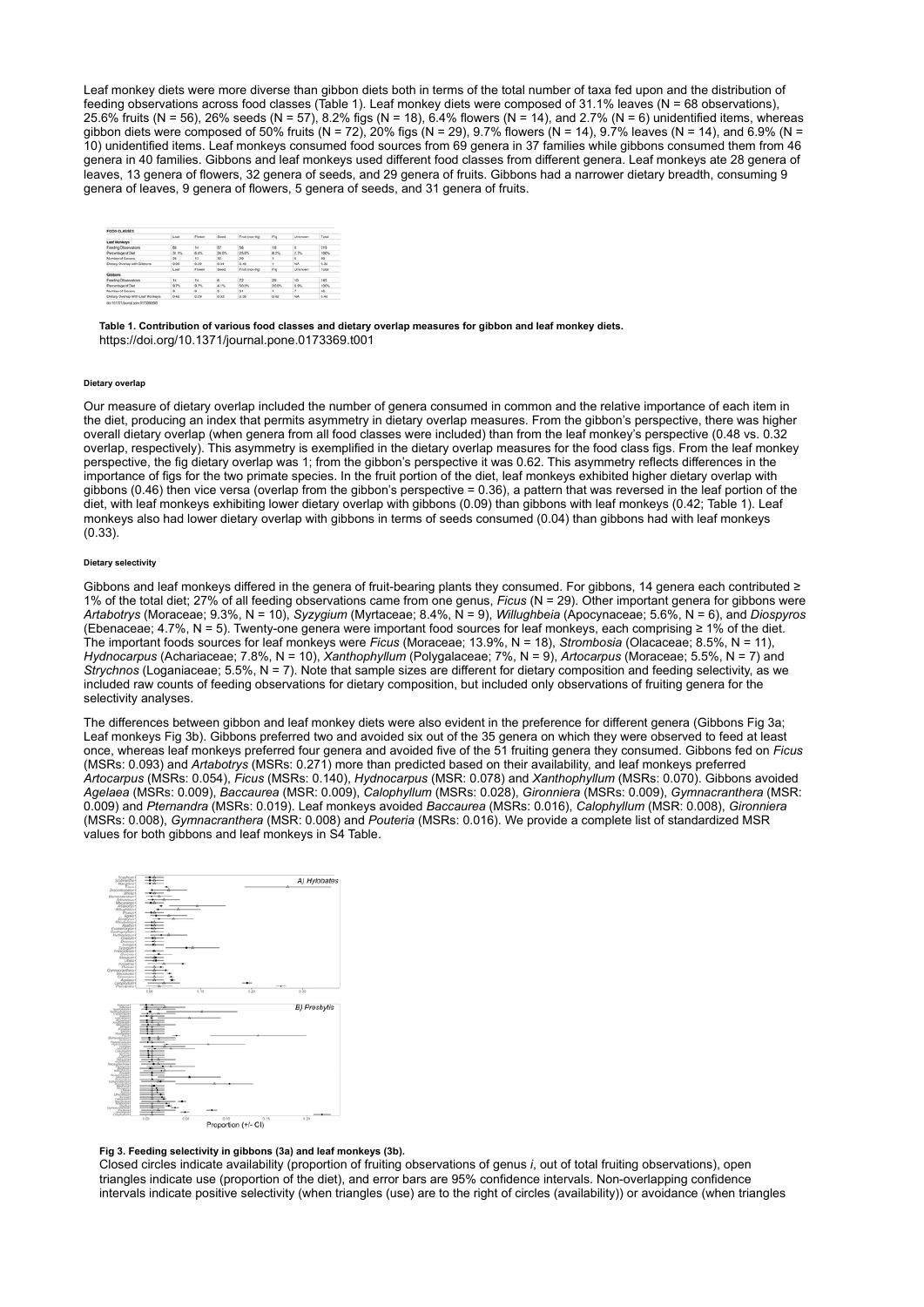(use) are to the left of the circles (availability)). Genera are listed from top to bottom in decreasing order of absolute selectivity values.

<https://doi.org/10.1371/journal.pone.0173369.g003>

#### **Dietary composition as a function of fruit availability**

Fruit availability was in the top model as a predictor of resource use for all classes of foods for both primates, with the exception of leaves (gibbons) and flowers (gibbons and leaf monkeys). The responses of gibbons and leaf monkeys to variation in fruit availability were qualitatively similar within food classes. We found that as overall fruit availability increased, the consumption of leaves and figs declined, while the consumption of fruit and seeds increased. For gibbons, the intercept only null model was the top model for leaf consumption (30% model weight), and this was also the case for flowers (28% model weight). For leaf monkeys, the strongest predictor of flower consumption was rainfall (27% model weight; for a complete list of models tested, model weights and delta AIC values see [S5 Table\)](#page-9-4).

For the other food classes, fruit availability was the only predictor included in the top models. The slope estimate for the model of leaf consumption was negative (32% model weight; [Fig 4B](#page-6-0)), meaning as the percentage of trees in the forest with fruit increased there was a decrease in the proportion of leaves in the diet. The proportion of figs in the diet also decreased in the diets of leaf monkeys (23% model weight; [Fig 4J\)](#page-6-0) and gibbons (31% model weight; [Fig 4I\)](#page-6-0) as fruit availability increased.

<span id="page-6-0"></span>

# **Fig 4. Proportions of food classes in the diet plotted against the proportion of stems in the forest bearing fruit.**

Data points show values for three-month blocks. Rows indicate dietary components comprising leaves (A, B), flowers (C, D), seeds (E, F), fruit (G, H), and figs (I, J). Note that estimates of fruit availability (x-axis in all plots) are based on different calculations for the two species: plots for *H*. *albibarbis* (left column) depict the proportion of stems bearing mature and ripe fruit only, whereas plots for *P*. *rubicunda* (right column) depict the proportion of stems bearing immature mature, and ripe fruits. Lines are ordinary least squares regression lines and standard errors (solid and dotted lines, respectively). Differences in sample size reflect differences in the number of three-month blocks with feeding observations from gibbons  $(n = 15)$  and leaf monkeys (n = 20). Bold regression lines indicate that fruit availability was a predictor in the top model for that plant part. <https://doi.org/10.1371/journal.pone.0173369.g004>

The pattern was reversed in the models of seed consumption, with fruit availability having a positive slope in models for both leaf monkeys (34% model weight; [Fig 4F\)](#page-6-0) and gibbons (44% model weight; [Fig 4E\)](#page-6-0). We also found a positive effect of fruit availability on fruit consumption for leaf monkeys (47% model weight; [Fig 3H](#page-5-1)). But for gibbons, the best predictor of fruit consumption was availability of flowers (22% model weight). The proportion of fruit in the diet for gibbons was generally greater than 50% even during periods of low availability ([Fig 4G\)](#page-6-0), while this proportion rarely exceeded 50% in leaf monkey diets and only then during periods of high availability [\(Fig 4H\)](#page-6-0).

# **Discussion**

We report the results of a long-term comparative study of the feeding ecology of two sympatric primates. In the masting Dipterocarp forests of Gunung Palung National Park in Indonesia, leaf monkeys had higher dietary richness and diversity than gibbons, which is likely due to leaf monkeys' physiological ability to process and digest a broader range of foods. We analyzed resource selection from two perspectives: 1) by genus in the selectivity analyses, and 2) and by food class to investigate how these primates alter their diets in response to variation in fruit availability. The key distinction between these two approaches was that the food class analyses included changes in food availability over time, whereas the selectivity analyses did not; selectivity analyses included only measures of the commonness of stems. Despite the notable differences in dietary richness, both primates exhibited similar responses to variation in fruit availability. When fruit availability decreased, gibbons and leaf monkeys incorporated more leaves and figs into their diets, and when fruit availability increased they consumed more fruit and seeds. Below we briefly consider strengths and limitations of our methods, discuss how our results relate to what has been found for other populations of the same species in different habitats, and note how the results of our study fit more broadly in the context of other comparative studies of primate feeding ecology. Finally, we draw distinctions between selectivity analyses that are static (i.e., time invariant) and dynamic dietary composition analyses that incorporate temporal fluctuations in food availability. Using figs as an example, we discuss how a food source can paradoxically be identified as both a preferred and a fallback food, and highlight the importance of taking variation in food availability into account when characterizing primate diets.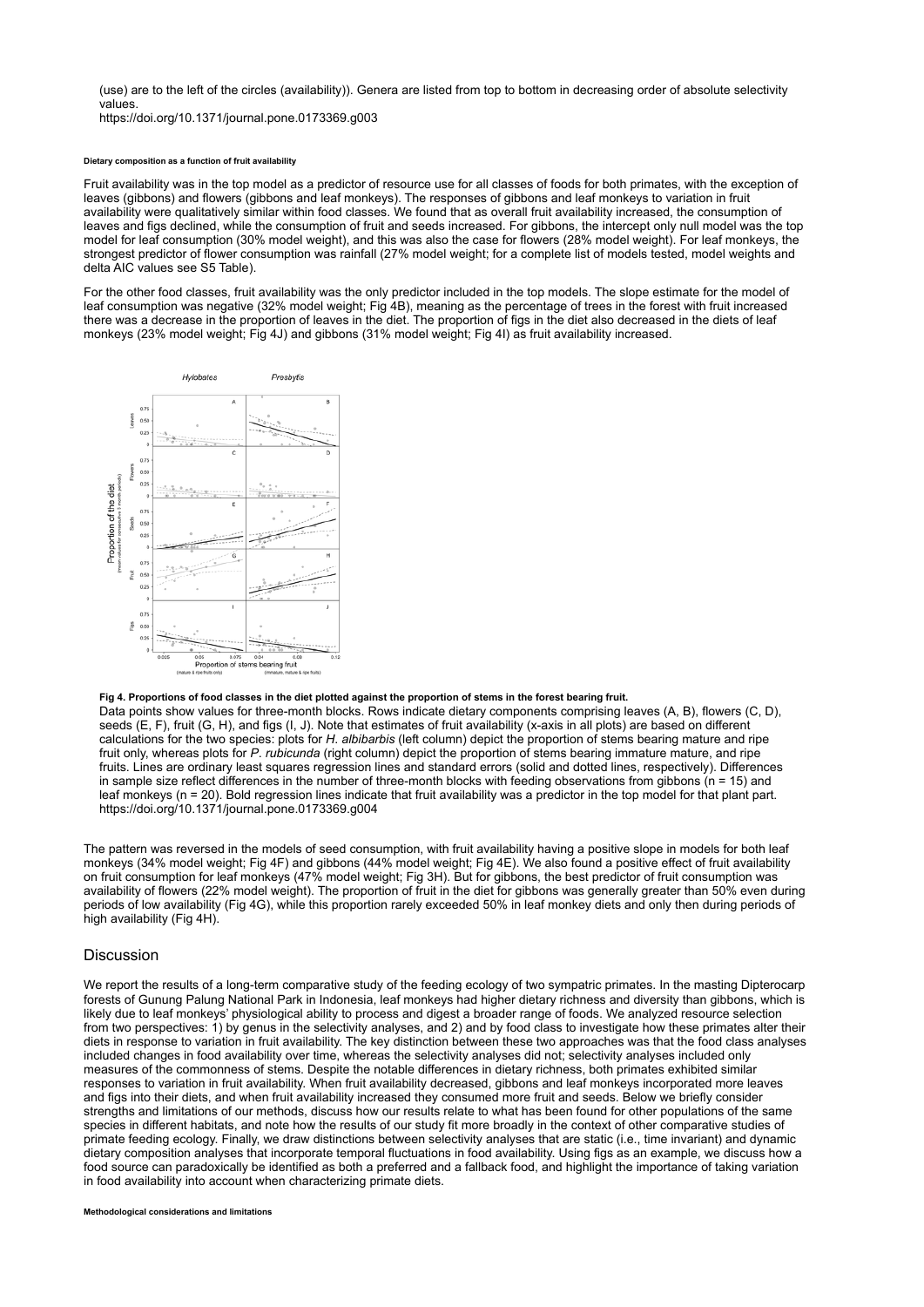We acknowledge that our sample sizes for feeding data are smaller than for most studies of primate feeding ecology, even those that are conducted over much shorter periods than ours. Our sampling methods were a deliberate choice to ensure statistical independence, avoid pseudoreplication, and sample the population. Primate feeding data are typically collected during extended follows of focal animals and many feeding observations are recorded from the same group, often the same individual, on a single day. In addition, one or a small number of groups are typically sampled. These typical methods present challenges for appropriate statistical analysis, interpretation, and extrapolation beyond the sampled groups. Our methods place a primacy on ensuring statistical independence of feeding observations and avoiding biases associated with sampling few groups or habitat types. We note that while our sample sizes are small, they are unbiased, so the effects of small sample size are primarily on the width of confidence intervals and not the mean model results or general trends that we detected.

While we consider our data to be an accurate representation of the feeding behavior of the populations of the two species we studied, certain limitations warrant consideration. For example, most of our feeding observations were made before noon, and there is evidence that some primate species alter their food intake over the course of the day. Spider monkeys (*Ateles geoffroyi*) in Santa Rosa National Park, Costa Rica, eat more fruit in the mornings, and more leaves during midday and in the evening [\[55](#page-12-16)]. Both siamangs (*Symphalangus syndactylus*) and lar gibbons (*Hylobates lar*) in Peninsular Malaysia show a similar pattern where they consume more leaves later in the day [[56\]](#page-12-17). If gibbons and leaf monkeys exhibit similar diurnal variation at our site, then our oversampling of the morning would have biased our results. Sex and age can also have important influences on primate dietary composition. For example, in mountain gorillas (*Gorilla beringei)*, females and growing juveniles eat more food, and consume more protein per kilogram of body mass, than males [[57\]](#page-12-18). Significant differences in dietary composition between age and sex classes have also been described for sifakas (*Propithecus verreauxi* [[58\]](#page-12-19)), green monkeys (*Cercopithecus sabaeus* [[59\]](#page-12-20)), and snub-nosed monkeys (*Rhinopithecus roxellana* [[60\]](#page-13-0)). We collected feeding observations from the first individual detected along the transect line or a randomly selected focal animal, regardless of age or sex class, so there are no inherent biases in our methods towards certain types of individuals. Nevertheless, it is possible that certain age or sex classes are more easily detected along transects and would therefore be oversampled in the data. We have not detected significant differences in feeding observations from transects (which are potentially subject to this bias) and randomly-selected focal follows (which are not [[41\]](#page-12-3)), but note that our small sample sizes mean that our power to reject the null model of no difference is limited.

# **Dietary diversity, richness and overlap**

We showed that gibbon and leaf monkey dietary overlap was asymmetrical and varied depending on the plant part consumed. Our results suggest that these primates are potentially important, albeit asymmetrical, food competitors, which is consistent with previous studies [[40](#page-12-2)]. For example, dietary overlap for leaves and seeds was high from the gibbons' perspective but low from the leaf monkeys' perspective. This pattern was reversed for the dietary overlap for fruit, with leaf monkeys having a slightly higher measure of dietary overlap with gibbons than vice versa. Overall dietary overlap was higher from the gibbons' perspective than from the leaf monkeys' because leaf monkeys consumed a more diverse diet than gibbons did.

Our dietary overlap analyses did not account for variation in resource availability or differences in habitat types due to limitations in sample size, but both these factors could potentially influence dietary overlap measures. For example, in three sympatric primate species (*Ateles geoffroyi*, *Alouatta palliata*, and *Cebus capucinus*) in Santa Rosa National Park, Costa Rica, there was substantial variation in monthly dietary overlap measures [[61\]](#page-13-1). The authors propose that the high dietary flexibility of these primate species, along with variation in dietary overlap, means that feeding competition may only be an intermittent selective force, occurring on a supra-annual basis. Data from our site demonstrate that the different forest types support different densities of gibbons and leaf monkeys [[24\]](#page-11-6), and that degree of resource overlap between gibbons and other vertebrate frugivores varies substantially between peat swamps and other forest types [\[40](#page-12-2)]. Importantly, our results of dietary overlap were consistent with results from other aspects of this study, showing that for the frugivorous portion of the diet, gibbons and leaf monkeys have similar measures of dietary overlap and dietary richness, but differences in dietary overlap and richness occur in the leaf and seed portion of the diet.

Behavioral mechanisms, such as the incorporation of a broad range of foods in the diet, may allow folivorous primates such as leaf monkeys to reduce the amount of toxins consumed (the "diet-breadth trade-off" hypothesis [\[62](#page-13-2)]). By incorporating more varied food sources into their diets than gibbons, leaf monkeys at our site may mitigate the potential buildup of specific toxins from seeds and leaves, leading to greater diversity in the non-frugivorous portion of their diets. Fruits are easy to process and digest [[63\]](#page-13-3) while leaves often contain antifeedants and other compounds that can be toxic to primates in large amounts [[31\]](#page-11-16). Unripe fruits are heavily chemically defended, possessing relatively high levels of antifeedants [[64,](#page-13-4)[65\]](#page-13-5) and seeds also contain secondary compounds, such as strychnine and alkaloids, that can be toxic in large quantities [\[66](#page-13-6)]. Our results are consistent with a recent study investigating dietary flexibility of two lemur genera, the omnivorous *Eulemur*, with the more folivorous *Propithecus*, where anatomical adaptations to digest fiber allowed for increased dietary breadth in *Propithecus* [\[67\]](#page-13-7).

### **Dietary selectivity**

The results of the selectivity analyses provide further evidence that gibbons have a narrower diet than leaf monkeys, at least in the masting forests of CPRS. In line with our predictions, leaf monkeys preferred more genera and avoided fewer genera than gibbons. Both gibbons and leaf monkeys selected figs (genus *Ficus*) more than predicted based on their availability, when temporal variation was not considered. Interestingly, gibbons and leaf monkeys both avoided four of the same genera: *Baccaurea*, *Calophyllum*, *Gironniera* and *Gymnacranthera*. These genera exhibit relatively low synchrony similar to figs, meaning that they are consistently available in the environment. For gibbons, the most important predictors of resource use are overall abundance of the genus, as well as the consistency of fruit availability [[41\]](#page-12-3). Although these four genera were relatively abundant, and consistently available, gibbons and leaf monkeys both avoided them, most likely because they are of low quality for primates (e.g., *Calophyllum* is a highly tannic, bat-dispersed fruit; *Gymnacranthera* produces thin, lipid-rich but sugar-poor pulp that targets dispersal by hornbills). It is important to note that use or importance of a food item in a primate diet is different than preference [[9](#page-10-1)], and genera that are classified as avoided may still constitute a substantial portion of the primate's diet. This is because very common items may be consumed fairly often (making them important), but eaten much less often than would be predicted based on their availability (making them avoided).

Despite methodological differences, both Marshall et al. [[40\]](#page-12-2) and our selectivity analyses returned qualitatively similar results for gibbons. For example, both studies ranked the liana *Artabotrys* as being the most highly selected genus for gibbons. *Artabotrys* exhibits low synchrony, so it is consistently available [[41\]](#page-12-3). The high selectivity score for *Artabotrys* in both our study and previous studies indicates that gibbons are consuming this genus more than predicted based on availability, which is probably because it produces relatively high quality, sugar-rich fruits that are easy to process, as well as the fact that it is often available during periods of otherwise low food availability [[41,](#page-12-3)[68\]](#page-13-8). Our selectivity results are also similar to those of gibbon hybrids (*Hylobates muelleri* x *albibarbis*) in the Barito Ulu research area, Central Kalimantan, Indonesia [[69\]](#page-13-9).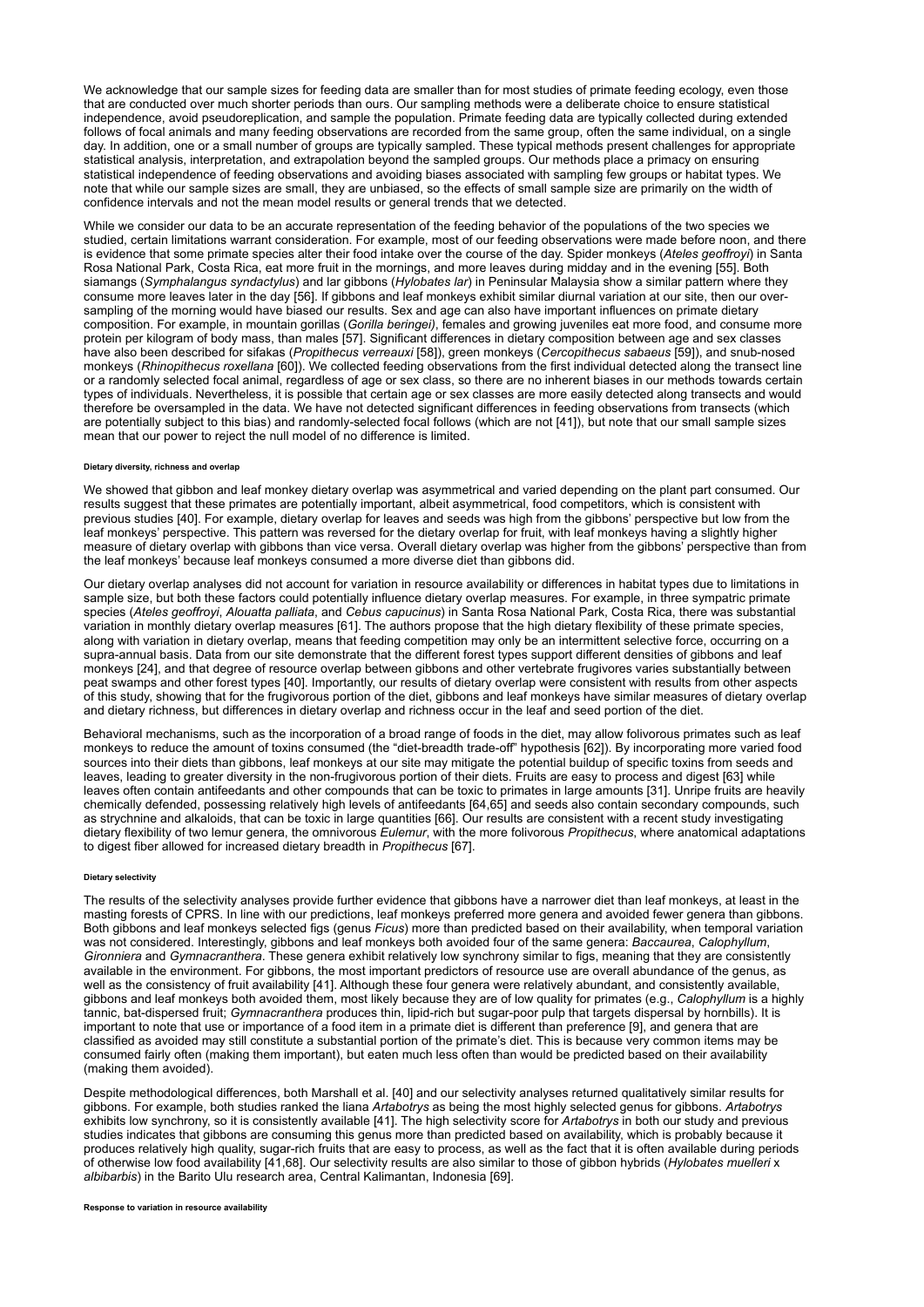Both gibbons and leaf monkeys experienced dramatic fluctuations in resource availability during the study period. Fruit availability varied by more than an order of magnitude among months, from less than 1% of stems to over 15% of stems bearing fruit—to place these numbers in context, note that majority of trees that we have monitored in our plots never fruited in a seven-year period that included two mast fruiting events [[18\]](#page-11-2). Extreme fluctuations in fruit availability, which are unpredictable from the primate's perspective, are important forces shaping primate behavior, ecology and morphology [\[8](#page-10-8)[,9,](#page-10-1)[25,](#page-11-7)[28\]](#page-11-8). It is therefore crucial to capture the full range of variation in fruit availability when studying primate diets. Our study encompassed at least one masting event- two for leaf monkeys due to random variation in sampling of the different primate species- which allowed us to compare the primate diets over the full range of resource availability they are likely to experience.

Despite the fact that gibbons and leaf monkeys have distinctly different diets, their dietary response to decreased fruit availability was qualitatively similar. Both primates showed increased consumption of leaves when fruit was less abundant. A similar pattern was seen for figs, with both primates increasing their fig consumption when fruit was less abundant, and eating very few figs during periods of high fruit availability. The patterns of leaf and fig consumption exhibited by gibbon and leaf monkeys indicate that they utilized these foods as fallback foods, as reported in analyses of earlier data sets at CPRS [[14](#page-10-5),[24,](#page-11-6)[25\]](#page-11-7). We discuss how figs can be paradoxically identified as preferred (over-selected) and as fallback foods below.

Our results are consistent with past studies conducted on leaf monkeys in masting forests on Borneo. In areas where resource availability is highly variable, leaf monkeys eat more leaves during periods of low fruit availability, but incorporate fruit into the diet when it is available [[70\]](#page-13-10). This dietary switching has not been shown to occur in non-masting forests. For example, leaf monkeys were shown to have a higher degree of frugivory in non-masting peat swamp forests of Sabangau, Central Kalimantan, Indonesia than those reported by other researchers in masting dipterocarp forests of Gunung Palung [[39](#page-12-1)], Sepilok [[71\]](#page-13-11), Tanjung Puting [[72\]](#page-13-12) and Danum Valley [\[70](#page-13-10)], and the amount of fruit included in the diet was not influenced by changes in overall fruit availability [[73](#page-13-13)]. Leaf monkeys did not incorporate low quality foods into their diets in the non-masting peat forests, as fruit was consistently available year-round. Although peat swamp forests are present at our study site, we excluded peat swamp forest from our investigation of the influence of fruit availability on dietary composition because combining feeding observations from masting and non-masting forests that were phenologically unsynchronized would have confounded the analysis. Our results supporting the occurrence of dietary shifts in response to food availability suggest that differences in dietary strategies used in peat swamp forests versus dipterocarp forests may be substantial.

Both primate species in our study showed a marked increase in fruit consumption when fruit availability increased, and even during periods of fruit scarcity, fruit comprised at least 50% of gibbon diets, which is consistent with studies at other sites [[68,](#page-13-8)[74\]](#page-13-14) and previous studies at CPRS [[14,](#page-10-5)[24,](#page-11-6)[40\]](#page-12-2). The same pattern was seen with seed consumption, and this is most likely because seed and fruit availability are intrinsically linked. The top model for gibbon leaf consumption did not include total fruit availability. This may be because gibbons do not consume many leaves, regardless of fruit availability, as leaves rarely comprised more than 25% of their feeding observations. It is also possible that with more sampling, a stronger relationship between fruit availability and leaves would emerge.

Our results are consistent with other comparative primate studies. For example, three sympatric new world primates (*Callimico goeldii*, *Saguinus fuscicollis and S*. *labiatus*) showed high degree of dietary overlap during periods of high fruit availability when a few abundant fruit species dominated their diets, but during periods of low fruit availability their diets diverged, and they incorporated more fungus (*C*. *goeldii)*, nectar (*S*. *labiatus*) or arthropods (*S*. *fuscicollis*) into their diets [[75\]](#page-13-15). Exploitation of different food resources during periods of resource scarcity, as well differences in foraging heights, may allow these closely related primates to live in sympatry. Tutin and Fenandez [\[76](#page-13-16)] compared the diets of sympatric chimpanzees and gorillas at Lope, Gabon and found a high degree of dietary overlap, particularly for fruits. Importantly, they found that the diets of these two primates diverged most during periods of fruit scarcity, and that gorillas incorporated more leaves, stems and bark into their diets, while chimpanzees maintained high levels of frugivory even during times when fruit was scarce. Dietary divergence during periods of resource scarcity potentially allows primates to mitigate the effects of feeding competition, and the authors interpreted dietary divergence as evidence of niche separation in these two sympatric primates. In our study, we provide further evidence that dietary divergence is an important mechanism in which closely-related, sympatric primate species may mitigate feeding competition.

#### **The importance of figs**

Figs have been classified as an important food for primates throughout the tropics, and are often fallback foods, due to their relatively constant availability and increased representation in the diet when other fruit is scarce [[19,](#page-11-1)[28\]](#page-11-8), but in some sites figs have been identified as "preferred" or over-selected [[77,](#page-13-17)[78\]](#page-13-18). Differences between sites have been attributed to differences in the quality of non-fig fruits, with figs being fallback foods in sites where there are other high-quality fruits, and figs being preferred foods in sites where high-quality non-fig fruits are lacking [\[78](#page-13-18)]. In our study, both gibbons and leaf monkeys showed a marked decrease in fig consumption when fruit availability increased. In addition, the proportion of figs included in gibbon and leaf monkey diets was similar (approximately 0.25 during periods of low fruit availability but almost zero during periods of high fruit availability).

We analyzed figs from two perspectives: 1) as a genus (*Ficus*) in the selectivity analyses which did not take into account temporal variation of food availability, and 2) as a food class when investigating the proportion of stems included in the diet, which did take into account changes in food availability over time. In the selectivity analyses, the genus *Ficus* was an important and preferred food because gibbons select figs more than would be expected based on the stem density of figs. Use of the food class "figs" decreased with an increase in overall fruit availability. In this context, figs were a fallback food because they were eaten in periods of low fruit availability, and consumption was inversely correlated with preferred food (fruit) availability. Thus, as a food class, figs conformed to the definition of a fallback food, but in the selectivity analyses that excluded temporal variation in food availability, gibbons preferred figs. This difference occurred because figs were more consistently available than most genera and gibbons disproportionately feed on genera that are consistently available over time [[41\]](#page-12-3).

Previous research from our study site found that the number of gibbon feeding observations on figs was negatively correlated with availability of ripe fruit, and thus figs were a fallback food for gibbons [[14\]](#page-10-5). We present the results of over five additional years of new feeding observations and find a consistent result that the proportion of figs in gibbon diets decrease as fruit availability increased. Our study therefore substantiates the earlier finding that figs are an important food class for gibbons during periods of low fruit availability, and highlights that this pattern is stable over long periods.

#### **Implications for conservation**

Characterizing primate diets has important conservation implications. For example, preferred and fallback foods may be important factors influencing primate population density [[14\]](#page-10-5). Gibbon population density at Gunung Palung National Park is highly correlated with the abundance of their main fallback food, while leaf monkey population density is highly correlated with the abundance of their preferred foods [[25\]](#page-11-7). This trend may not be consistent across regions, as colobine biomass was correlated with proportion of trees that are legumes (Fabaceae), which are generally preferred foods, in Asia but not in Africa [[29\]](#page-11-9)–although differences in sampling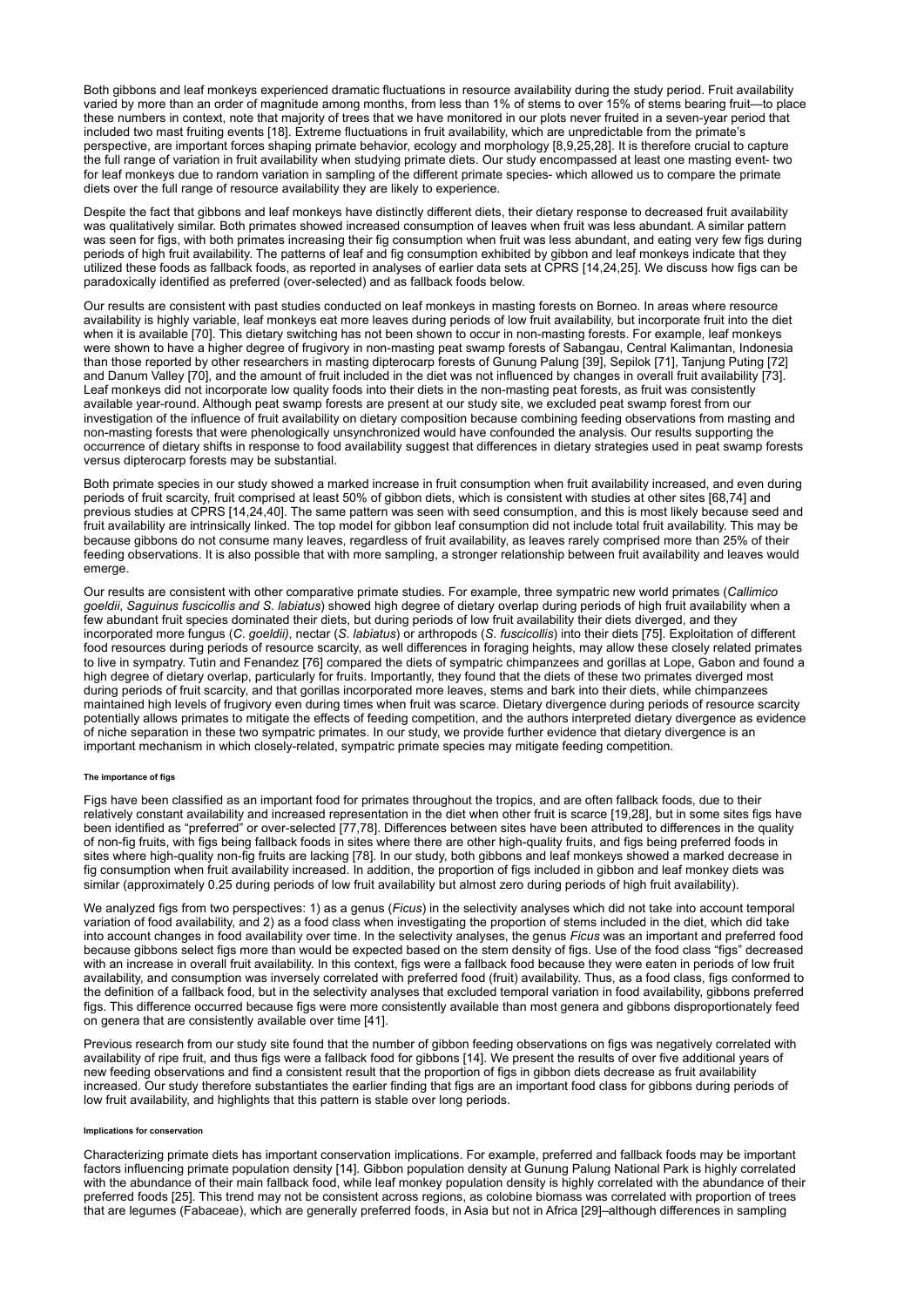intensity, study duration and study design may also contribute to these differences. This potential for regional variation in preferred and fallback foods, as well as the implications for primate ecology, highlights the needs for intensive sampling of a broad range of diets of various primate species and populations.

In addition, anthropogenic climate change is and will continue to impact plant reproductive phenology [[79\]](#page-13-19). In the face of a changing climate, especially in hyper-variable dipterocarp forests where masting is correlated with El Niño events [[17\]](#page-10-7), long-term data sets can provide reference points for primate feeding ecology, which may be useful to assess how climate change affects primate species and their food resources. Feeding ecology studies can provide insights into the range of resources used by primates, and may allow for predictions about how habitat disturbance, such as selective logging of primate food trees, will influence their ecology and likelihood of persistence. Feeding ecology studies can also be used to inform conservation actions for specific populations and metapopulations [\[80](#page-13-20)]. For example, an in-depth knowledge of primate feeding ecology can be used in habitat restoration projects, when the goal is to minimize periods of resource scarcity for primates in restored habitats [[81\]](#page-14-0).

#### **Conclusions**

This study contributes to existing knowledge of gibbon and leaf monkey natural history, diets and responses to variation in resource availability. These two sympatric primate species, despite having quantitatively different diets, exhibit similar feeding strategies when faced with variation in food availability. We show that during times of high fruit availability, both primates incorporate a high proportion of fruit in their diet, and during periods of low fruit availability they incorporate more figs and leaves. In addition, our results show that despite differences in diet and life history, both primates utilized figs as a fallback food, providing further support for the importance of figs as a fallback food for a broad range of primates. Additional comparative studies on sympatric primates in different regions will improve understanding of how primates alter their diets in response to resource scarcity and show if our results apply more broadly.

# Supporting information

#### <span id="page-9-0"></span>**[S1 Table. L](https://journals.plos.org/plosone/article/file?type=supplementary&id=info:doi/10.1371/journal.pone.0173369.s001)ist of gibbon feeding observations by genus and plant part consumed.**

<https://doi.org/10.1371/journal.pone.0173369.s001> (CSV)

#### <span id="page-9-1"></span>**[S2 Table. L](https://journals.plos.org/plosone/article/file?type=supplementary&id=info:doi/10.1371/journal.pone.0173369.s002)ist of leaf monkey feeding observations by genus and plant part consumed.**

<https://doi.org/10.1371/journal.pone.0173369.s002> (CSV)

#### <span id="page-9-2"></span>**[S3 Table. S](https://journals.plos.org/plosone/article/file?type=supplementary&id=info:doi/10.1371/journal.pone.0173369.s003)ummary of fruit availability, temperature and rainfall during three month blocks for gibbons and leaf monkeys over the course of the study period.**

Raw counts of stems are based on reproductive status using the following definitions: B: containing flower buds (i.e., developing flowers visible, but no flowers at anthesis); F: mature flowers (i.e., at least one flower on the tree as at anthesis); I: immature fruit (i.e., fruits with undeveloped seeds); M: mature fruits (i.e., unripe fruits that are full-sized and have fully developed and hardened seeds); R: mature fruit (i.e., ripe fruit; fruits fully mature, usually signaled by a change in color or softness).; X: reproductively inactive.

<https://doi.org/10.1371/journal.pone.0173369.s003> (CSV)

# <span id="page-9-3"></span>**[S4 Table. S](https://journals.plos.org/plosone/article/file?type=supplementary&id=info:doi/10.1371/journal.pone.0173369.s004)electivity table for gibbons and leaf monkeys.**

Larger selectivity values indicate preferred genera, whereas values closer to zero indicate less preferred genera. Use values are the total number of feeding observations on genus *i*. Availability values were calculated as the total number of stems of genus *i* that were observed to fruit during the study period. Bold and starred selectivity values indicate non-overlapping confidence intervals (see text for explanation) and therefore statistical significance (P < 0.05). <https://doi.org/10.1371/journal.pone.0173369.s004> (DOCX)

#### <span id="page-9-4"></span>**[S5 Table. C](https://journals.plos.org/plosone/article/file?type=supplementary&id=info:doi/10.1371/journal.pone.0173369.s005)omplete list of models used in AICc model comparison.**

Each model represents a specific prediction (e.g. model 1: gibbons will feed more on figs when there is low fruit availability). <https://doi.org/10.1371/journal.pone.0173369.s005> (DOCX)

# Acknowledgments

We gratefully acknowledge M. Grote for statistical advice. Permission to conduct research at Gunung Palung National Park was kindly granted by the Indonesian Institute of Sciences (LIPI), the State Ministry of Research, Technology, and Higher Education (MENRISTEKDIKTI), the Directorate General for Nature Conservation (PHKA) and the Gunung Palung National Park Bureau (BTNGP). A.J.M. also thanks Universitas Tanjungpura (UNTAN), his counterpart institution in Indonesia since 1996, and gratefully acknowledges the assistance and support of the many students, researchers, and field assistants who worked at the Cabang Panti Research Station over the past two decades, particularly Albani, M. Ali A. K., L. G. Bell, Busran A. D., E. Tang, Hanjoyo, J. R. Harting, S. M. Jaffe, Jakaria, S. R. Lemoine, Mi'an, Rhande, Surya, J. R. Sweeney and H. U. Wittmer.

# Author Contributions

**Conceptualization:** AJM.

**Data curation:** DJC CD LB KLF AJM.

**Formal analysis:** DJC CD LB KLF.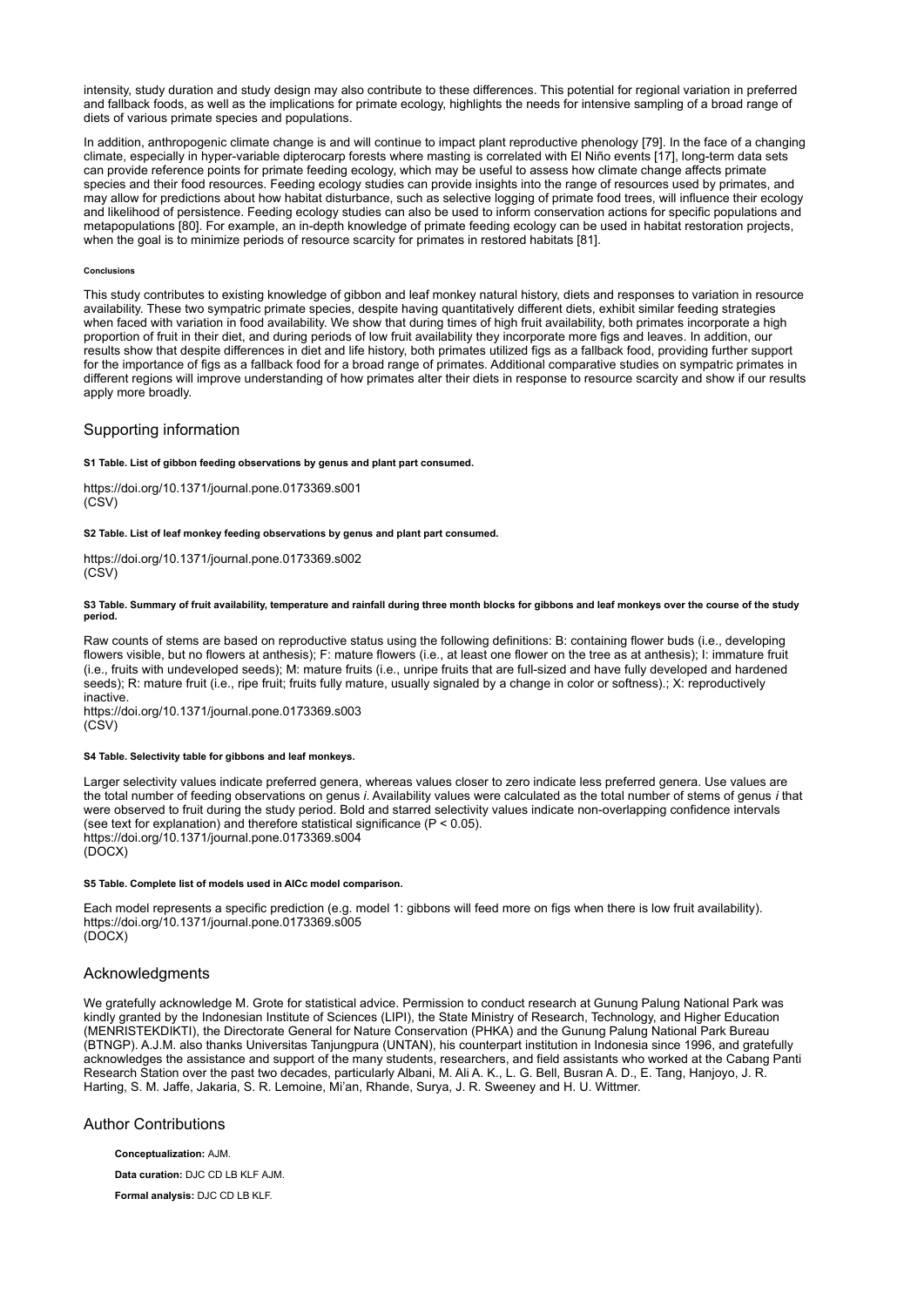**Funding acquisition:** AJM. **Investigation:** AJM. **Methodology:** AJM. **Project administration:** AJM. **Supervision:** AJM. **Visualization:** DJC CD LB KLF. **Writing – original draft:** DJC. **Writing – review & editing:** DJC CD LB KLF AJM.

# References

- <span id="page-10-0"></span>**1.** Clutton-Brock TH, Harvey PH. Primate ecology and social organization. J Zool. 1977;183: 1–39. View Article . [Google Scholar](http://scholar.google.com/scholar?q=Primate+ecology+and+social+organization+Clutton-Brock+1977)
- **2.** Fossey D, Harcourt AH. Feeding ecology of free-ranging mountain gorilla (*Gorilla gorilla beringei*). In: Clutton-Brock TH, editor. Primate Ecology. London, UK: Academic Press; 1977. pp. 415–447.
- **3.** Wrangham RW. An ecological model of female-bonded primate groups. Behaviour. 1980;75: 262–300. View Article . [Google Scholar](http://scholar.google.com/scholar?q=An+ecological+model+of+female-bonded+primate+groups+Wrangham+1980)
- **4.** Van Schaik CP, Van Noordwijk MA. Scramble and contest in feeding competition among female long-tailed macaques (Macaca fascicularis). Behaviour. View Article . [Google Scholar](http://scholar.google.com/scholar?q=Scramble+and+contest+in+feeding+competition+among+female+long-tailed+macaques+%28Macaca+fascicularis%29+Van+Schaik+1988) 1988;105: 77–98.
- **5.** Harris TR, Chapman CA, Monfort SL. Small folivorous primate groups exhibit behavioral and physiological effects of food scarcity. Behav Ecol. 2010;21: View Article . [Google Scholar](http://scholar.google.com/scholar?q=Small+folivorous+primate+groups+exhibit+behavioral+and+physiological+effects+of+food+scarcity+Harris+2010) 46–56.
- **6.** Snaith T V., Chapman CA. Primate group size and interpreting socioecological models: Do folivores really play by different rules? Evol Anthropol Issues, View Article . [Google Scholar](http://scholar.google.com/scholar?q=Primate+group+size+and+interpreting+socioecological+models%3A+Do+folivores+really+play+by+different+rules%3F+Snaith+2007) News, Rev. 2007;16: 94–106.
- **7.** Isbell L, Young T. Ecological models of female social relationships in primates: similarities, disparities, and some directions for future clarity. Behaviour. View Article . [Google Scholar](http://scholar.google.com/scholar?q=Ecological+models+of+female+social+relationships+in+primates%3A+similarities%2C+disparities%2C+and+some+directions+for+future+clarity+Isbell+2002) 2002;139: 177–202.
- <span id="page-10-8"></span>**8.** Lambert JE, Chapman CA, Wrangham RW, Conklin-Brittain N Lou. Hardness of cercopithecine foods: implications for the critical function of enamel [View Article](https://doi.org/10.1002/ajpa.10403) · [PubMed/NCBI](http://www.ncbi.nlm.nih.gov/pubmed/15386250) · [Google Scholar](http://scholar.google.com/scholar?q=Hardness+of+cercopithecine+foods%3A+implications+for+the+critical+function+of+enamel+thickness+in+exploiting+fallback+foods+Lambert+2004) thickness in exploiting fallback foods. Am J Phys Anthropol. 2004;125: 363–368. pmid:15386250
- <span id="page-10-1"></span>**9.** Marshall AJ, Wrangham R. Evolutionary Consequences of Fallback Foods. Int J Primatol. 2007;28: 1219–1235. View Article . [Google Scholar](http://scholar.google.com/scholar?q=Evolutionary+Consequences+of+Fallback+Foods+Marshall+2007)
- <span id="page-10-2"></span>**10.** Hemingway CA, Bynum N. The influence of seasonality on primate diet and ranging. In: Brockman DK, Van Schaik CP, editors. Seasonality in primates: Studies of living and extinct human and non-human primates. Cambridge, U.K.: Cambridge University Press; 2005. pp. 57–104.
- <span id="page-10-3"></span>**11.** Cant JGH. What limits primates? Primates. 1980;21: 538–544. View Article . [Google Scholar](http://scholar.google.com/scholar?q=What+limits+primates%3F+Cant+1980)
- **12.** Rosenberger AL. Evolution of feeding niches in New World monkeys. Am J Phys Anthropol. 1992;88: 525–562. pmid:1503123 [View Article](https://doi.org/10.1002/ajpa.1330880408) · [PubMed/NCBI](http://www.ncbi.nlm.nih.gov/pubmed/1503123) · [Google Scholar](http://scholar.google.com/scholar?q=Evolution+of+feeding+niches+in+New+World+monkeys+Rosenberger+1992)
- <span id="page-10-4"></span>**13.** Lambert JE. Primate nutritional ecology: feeding biology and diet at ecological and evolutionary scales. In: Cambell CJ, Fuentes A, Mackinnon KC, Panger M, Bearder SK, editors. Primates in perspective. Oxford, U.K.: Oxford University Press; 2007. pp. 482–495.
- <span id="page-10-5"></span>**14.** Marshall AJ, Leighton M. How does food availability limit the population density of white bearded gibbons? In: Hohmann G, Robbins MM, Boesch C, editors. Feeding Ecology in Apes And Other Primates: Ecological, Physical, and Behavioral Aspects. Cambridge, UK: Cambridge University Press; 2006.
- **15.** Hawes JE, Calouro AM, Peres CA. Sampling Effort in Neotropical Primate Diet Studies: Collective Gains and Underlying Geographic and Taxonomic View Article . [Google Scholar](http://scholar.google.com/scholar?q=Sampling+Effort+in+Neotropical+Primate+Diet+Studies%3A+Collective+Gains+and+Underlying+Geographic+and+Taxonomic+Biases+Hawes+2013) Biases. Int J Primatol. 2013;34: 1081–1104.
- <span id="page-10-6"></span>**16.** Hawes JE, Peres CA. Ecological correlates of trophic status and frugivory in neotropical primates. Oikos. 2014;123: 365–377. View Article . [Google Scholar](http://scholar.google.com/scholar?q=Ecological+correlates+of+trophic+status+and+frugivory+in+neotropical+primates+Hawes+2014)
- <span id="page-10-7"></span>**17.** Wich SA, van Schaik CP. The impact of El Niño on mast fruiting in Sumatra and elsewhere in Malesia. J Trop Ecol. 2000;16: 563–577.View Article . [Google Scholar](http://scholar.google.com/scholar?q=The+impact+of+El+Ni%C3%B1o+on+mast+fruiting+in+Sumatra+and+elsewhere+in+Malesia+Wich+2000)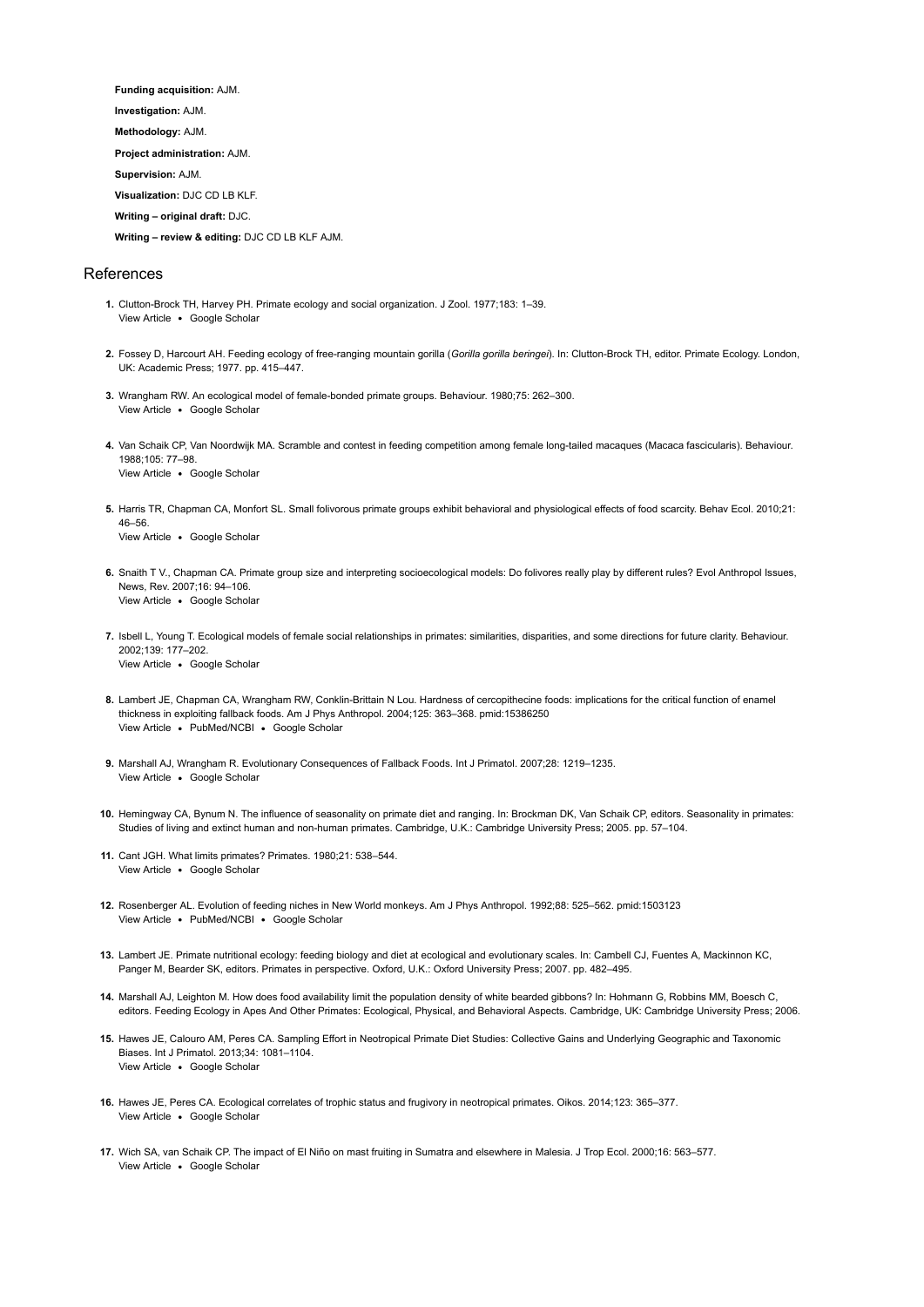- <span id="page-11-2"></span>**18.** Cannon CH, Curran LM, Marshall AJ, Leighton M. Beyond mast-fruiting events: Community asynchrony and individual dormancy dominate woody plant View Article . [Google Scholar](http://scholar.google.com/scholar?q=Beyond+mast-fruiting+events%3A+Community+asynchrony+and+individual+dormancy+dominate+woody+plant+reproductive+behavior+across+seven+Bornean+forest+types+Cannon+2007) reproductive behavior across seven Bornean forest types. Curr Sci. 2007;93: 1558–1566.
- <span id="page-11-1"></span>**19.** Leighton M, Leighton DR. Vertebrate responses to fruiting seasonality within a Bornean rain forest. In: Sutton SL, Whitmore TC, Chadwick AC, editors. Tropical Rain Forest: Ecology and Resource Management. Oxford, England: Blackwell Scientific Publications; 1983. pp. 181–196.
- <span id="page-11-0"></span>**20.** Cannon CH, Curran LM, Marshall AJ, Leighton M. Long-term reproductive behaviour of woody plants across seven Bornean forest types in the Gunung [View Article](https://doi.org/10.1111/j.1461-0248.2007.01089.x) . [PubMed/NCBI](http://www.ncbi.nlm.nih.gov/pubmed/17845296) . [Google Scholar](http://scholar.google.com/scholar?q=Long-term+reproductive+behaviour+of+woody+plants+across+seven+Bornean+forest+types+in+the+Gunung+Palung+National+Park+%28Indonesia%29%3A+suprannual+synchrony%2C+temporal+productivity+and+fruiting+diversity+Cannon+2007) Palung National Park (Indonesia): suprannual synchrony, temporal productivity and fruiting diversity. Ecol Lett. 2007;10: 956–969. pmid:17845296
- <span id="page-11-3"></span>**21.** Curran LM, Leighton M. Vertebrate responses to spatiotemporal variation in seed production of mast-fruiting Dipterocarpaceae. Ecol Mongraphs. 2000;70: View Article · [Google Scholar](http://scholar.google.com/scholar?q=Vertebrate+responses+to+spatiotemporal+variation+in+seed+production+of+mast-fruiting+Dipterocarpaceae+Curran+2000) 101–128.
- <span id="page-11-4"></span>**22.** Knott CD. Changes in orangutan caloric intake, energy balance, and ketones in response to fluctuating fruit availability. Int J Primatol. 1998;19: 1061– View Article . [Google Scholar](http://scholar.google.com/scholar?q=Changes+in+orangutan+caloric+intake%2C+energy+balance%2C+and+ketones+in+response+to+fluctuating+fruit+availability+Knott+1998) 1079.
- <span id="page-11-5"></span>**23.** Marshall AJ, Beaudrot L, Wittmer HU. Responses of Primates and Other Frugivorous Vertebrates to Plant Resource Variability over Space and Time at View Article . [Google Scholar](http://scholar.google.com/scholar?q=Responses+of+Primates+and+Other+Frugivorous+Vertebrates+to+Plant+Resource+Variability+over+Space+and+Time+at+Gunung+Palung+National+Park+Marshall+2014) Gunung Palung National Park. Int J Primatol. 2014;35: 1–24.
- <span id="page-11-6"></span>**24.** Marshall AJ. Effect of Habitat Quality on Primate Populations in Kalimantan: Gibbons and Leaf Monkeys as Case Studies. In: Gursky S, Supriatna J, editors. Indonesian Primates. New York, USA: Springer; 2010. pp. 157–177.
- <span id="page-11-7"></span>**25.** Marshall AJ, Boyko CM, Feilen KL, Boyko RH, Leighton M. Defining fallback foods and assessing their importance in primate ecology and evolution. Am J [View Article](https://doi.org/10.1002/ajpa.21082) · [PubMed/NCBI](http://www.ncbi.nlm.nih.gov/pubmed/19890868) · [Google Scholar](http://scholar.google.com/scholar?q=Defining+fallback+foods+and+assessing+their+importance+in+primate+ecology+and+evolution+Marshall+2009) Phys Anthropol. 2009;140: 603–614. pmid:19890868
- **26.** Vogel ER, Haag L, Mitra-Setia T, van Schaik CP, Dominy NJ. Foraging and ranging behavior during a fallback episode: *Hylobates albibarbis* and *Pongo* [View Article](https://doi.org/10.1002/ajpa.21119) • [PubMed/NCBI](http://www.ncbi.nlm.nih.gov/pubmed/19890870) • [Google Scholar](http://scholar.google.com/scholar?q=Foraging+and+ranging+behavior+during+a+fallback+episode%3A+Hylobates+albibarbis+and+Pongo+pygmaeus+wurmbii+compared+Vogel+2009) *pygmaeus wurmbii* compared. Am J Phys Anthropol. 2009;140: 716–726. pmid:19890870
- **27.** Watts DP, Potts KB, Lwanga JS, Mitani JC. Diet of chimpanzees (*Pan troglodytes schweinfurthii*) at Ngogo, Kibale National Park, Uganda, 2. temporal View Article · [PubMed/NCBI](http://www.ncbi.nlm.nih.gov/pubmed/22125130) · [Google Scholar](http://scholar.google.com/scholar?q=Diet+of+chimpanzees+%28Pan+troglodytes+schweinfurthii%29+at+Ngogo%2C+Kibale+National+Park%2C+Uganda%2C+2.+temporal+variation+and+fallback+foods+Watts+2012) variation and fallback foods. Am J Primatol. 2012;74: 130–144. pmid:22125130
- <span id="page-11-8"></span>**28.** Lambert JE, Rothman JM. Fallback Foods, Optimal Diets, and Nutritional Targets: Primate Responses to Varying Food Availability and Quality. Annu Rev View Article . [Google Scholar](http://scholar.google.com/scholar?q=Fallback+Foods%2C+Optimal+Diets%2C+and+Nutritional+Targets%3A+Primate+Responses+to+Varying+Food+Availability+and+Quality.+Annu+Rev+Anthropol+Lambert+2015) Anthropol. Annual Reviews; 2015;44: 493–512.
- <span id="page-11-9"></span>**29.** Leighton M. Modeling dietary selectivity by Bornean orangutans: evidence for integration of multiple criteria in fruit selection. Int J Primatol. 1993;14: 257– 313.
	- View Article . [Google Scholar](http://scholar.google.com/scholar?q=Modeling+dietary+selectivity+by+Bornean+orangutans%3A+evidence+for+integration+of+multiple+criteria+in+fruit+selection+Leighton+1993)
- <span id="page-11-10"></span>**30.** Terborgh J. Five New World primates: a study in comparative ecology. Monographs in Behavior and Ecology. Princeton, N.J.: Princeton University Press; 1983.
- <span id="page-11-16"></span>**31.** Wrangham RW, Conklin-Brittain N Lou, Hunt KD. Dietary response of chimpanzees and cercopithecines to seasonal variation in fruit abundance. I. View Article · [Google Scholar](http://scholar.google.com/scholar?q=Dietary+response+of+chimpanzees+and+cercopithecines+to+seasonal+variation+in+fruit+abundance.+I.+Antifeedants+Wrangham+1998) Antifeedants. Int J Primatol. 1998;19: 949–970.
- <span id="page-11-11"></span>**32.** Conklin-Brittain N Lou, Wrangham RW, Hunt KD. Dietary Response of Chimpanzees and Cercopithecines to Seasonal Variation in Fruit Abundance. II. View Article . [Google Scholar](http://scholar.google.com/scholar?q=Dietary+Response+of+Chimpanzees+and+Cercopithecines+to+Seasonal+Variation+in+Fruit+Abundance.+II.+Macronutrients+Conklin-Brittain+1998) Macronutrients. Int J Primatol. 1998;19: 971–998.
- <span id="page-11-12"></span>**33.** Harrison M, Marshall A. Strategies for the Use of Fallback Foods in Apes. Int J Primatol. 2011;32: 531–565. pmid:21654902 [View Article](https://doi.org/10.1007/s10764-010-9487-2) • [PubMed/NCBI](http://www.ncbi.nlm.nih.gov/pubmed/21654902) • [Google Scholar](http://scholar.google.com/scholar?q=Strategies+for+the+Use+of+Fallback+Foods+in+Apes+Harrison+2011)
- <span id="page-11-13"></span>**34.** Lucas PW, Teaford MF. Functional morphology of colobine teeth. In: Davies G, Oates JF, editors. Colobine monkeys: Their ecology, behaviour and evolution. Cambridge, U.K.: Cambridge University Press; 1994. pp. 173–203.
- <span id="page-11-14"></span>**35.** Davies AG, Oates JF. Colobine Monkeys: Their Ecology, Behaviour, and Evolution. Cambridge, U.K.: Cambridge University Press; 1994.
- <span id="page-11-15"></span>**36.** Chivers DJ. Functional anatomy of the gastrointestinal tract. Colobine monkeys: their ecology, behaviour and evolution. Cambridge, UK.: Cambridge University Press; 1994.
- **37.** Chivers DJ, Hladik CM. Morphology of the gastrointestinal tract in primates: comparisons with other mammals in relation to diet. J Morphol. 1980;166: [View Article](https://doi.org/10.1002/jmor.1051660306) · [PubMed/NCBI](http://www.ncbi.nlm.nih.gov/pubmed/7441763) · [Google Scholar](http://scholar.google.com/scholar?q=Morphology+of+the+gastrointestinal+tract+in+primates%3A+comparisons+with+other+mammals+in+relation+to+diet+Chivers+1980) 337–386. pmid:7441763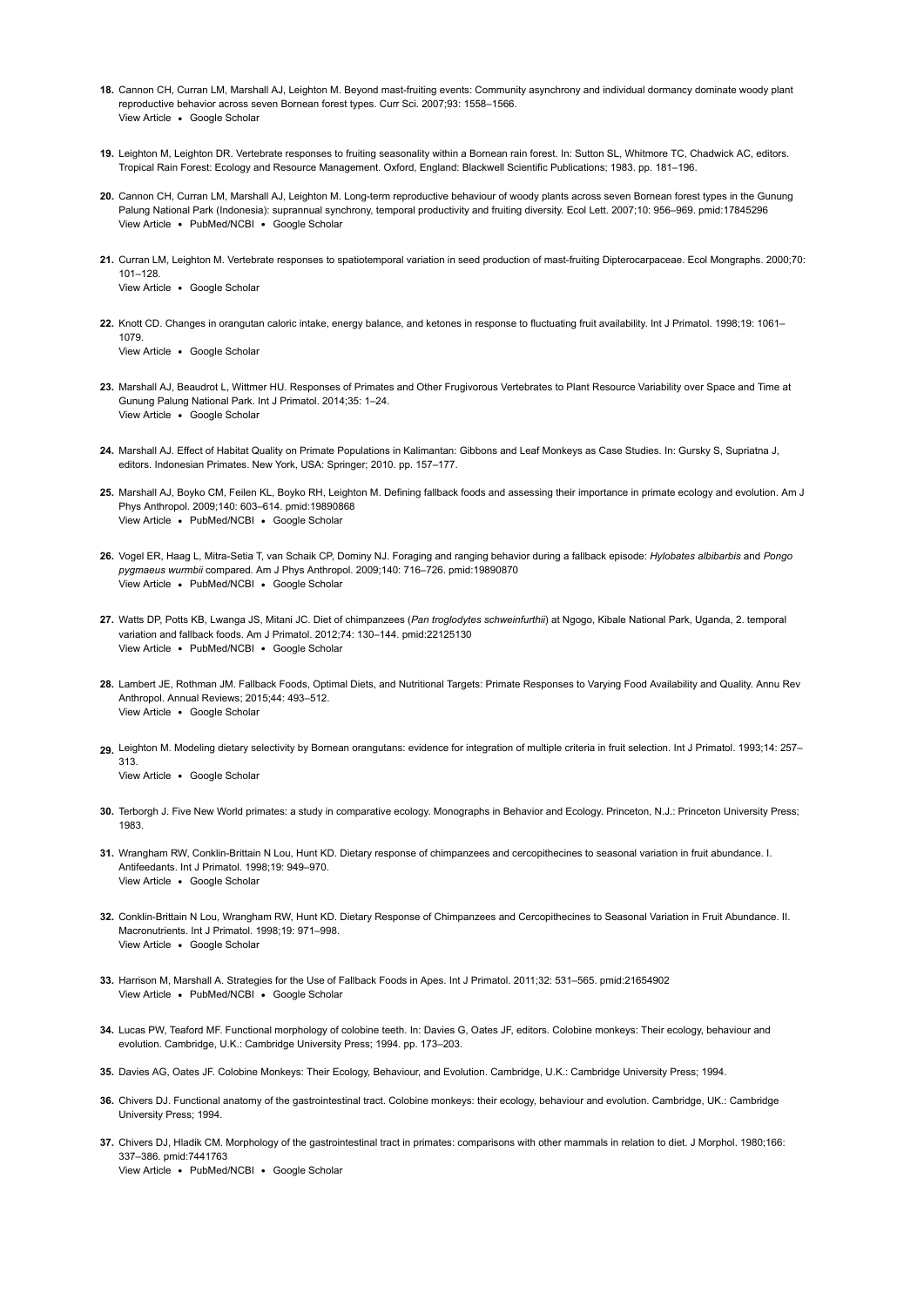- <span id="page-12-0"></span>**38.** Kay RN, Davies AG. Digestive physiology. In: Davies AG, Oates JF, editors. Colobine monkeys: Their ecology, behaviour and evolution. Cambridge, U.K.: Cambrige University Press; 1994. pp. 229–249.
- <span id="page-12-1"></span>**39.** Marshall AJ. Population ecology of gibbons and leaf monkeys across a gradient of Bornean forest types. Ph.D. Dissertation. Harvard University. 2004.
- <span id="page-12-2"></span>**40.** Marshall AJ, Cannon CH, Leighton M. Competition and Niche Overlap Between Gibbons (*Hylobates albibarbis*) and Other Frugivorous Vertebrates in Gunung Palung National Park, West Kalimantan, Indonesia, The Gibbons. In: Whittaker D, Lappan S, editors. Springer New York; 2009. pp. 161–188.
- <span id="page-12-3"></span>**41.** Dillis C, Beaudrot L, Clink DJ, Feilen KL, Wittmer HU, Marshall AJ. Modeling the ecological and phenological predictors of fruit consumption by gibbons View Article · [Google Scholar](http://scholar.google.com/scholar?q=Modeling+the+ecological+and+phenological+predictors+of+fruit+consumption+by+gibbons+%28Hylobates+albibarbis%29+Dillis+2015) (*Hylobates albibarbis*). Biotropica. 2015;47: 85–93.
- <span id="page-12-4"></span>**42.** Marshall AJ, Wich SA. Characterization of primate environments through assessment of plant phenology. In: Sterling E, Bynum N, Blair M, editors. Primate Ecology and Conservation. Oxford, UK: Oxford University Press; 2013. pp. 103–127.
- <span id="page-12-5"></span>**43.** Kier G, Mutke J, Dinerstein E, Ricketts TH, Küper W, Kreft H, et al. Global patterns of plant diversity and floristic knowledge. J Biogeogr. 2005;32: 1107– 1116.

View Article . [Google Scholar](http://scholar.google.com/scholar?q=Global+patterns+of+plant+diversity+and+floristic+knowledge+Kier+2005)

- <span id="page-12-6"></span>**44.** Bacci T, Trabucco B, Marzialetti S, Marusso V, Lomiri S, Vani D, et al. Taxonomic sufficiency in two case studies: where does it work better? Mar Ecol. View Article . [Google Scholar](http://scholar.google.com/scholar?q=Taxonomic+sufficiency+in+two+case+studies%3A+where+does+it+work+better%3F+Bacci+2009) 2009;30: 13–19.
- **45.** Chainho P, Lane MF, Chaves ML, Costa JL, Costa MJ, Dauer DM. Taxonomic sufficiency as a useful tool for typology in a poikilohaline estuary. View Article . [Google Scholar](http://scholar.google.com/scholar?q=Taxonomic+sufficiency+as+a+useful+tool+for+typology+in+a+poikilohaline+estuary+Chainho+2007) Hydrobiologia. 2007;587: 63–78.
- <span id="page-12-7"></span>**46.** Timms LL, Bowden JJ, Summerville KS, Buddle CM. Does species-level resolution matter? Taxonomic sufficiency in terrestrial arthropod biodiversity View Article . [Google Scholar](http://scholar.google.com/scholar?q=Does+species-level+resolution+matter%3F+Taxonomic+sufficiency+in+terrestrial+arthropod+biodiversity+studies+Timms+2013) studies. Insect Conserv Divers. 2013;6: 453–462.
- <span id="page-12-8"></span>**47.** Oksanen J, Kindt R, Legendre P, O'Hara B, Stevens MHH, Oksanen MJ, et al. The vegan package. Community ecology package. 2007. View Article • [Google Scholar](http://scholar.google.com/scholar?q=The+vegan+package+Oksanen+2007)
- <span id="page-12-9"></span>**48.** Team RDC. R: a language and environment for statistical computing. Vienna, Austria: R Foundation for Statistical Computing; 2016.
- <span id="page-12-10"></span>**49.** Lambert FR, Marshall AG. Keystone characteristics of bird-dispersed Ficus in a Malaysian lowland rain forest. J Ecol. 1991;79: 793–809. View Article . [Google Scholar](http://scholar.google.com/scholar?q=Keystone+characteristics+of+bird-dispersed+Ficus+in+a+Malaysian+lowland+rain+forest+Lambert+1991)
- <span id="page-12-11"></span>**50.** Shanahan M, So S, Gompton SG, Gorlett R. Fig-eating by vertebrate frugivores: a global review. Biol Rev. 2001;76: 529–572. pmid:11762492 View Article · [PubMed/NCBI](http://www.ncbi.nlm.nih.gov/pubmed/11762492) · [Google Scholar](http://scholar.google.com/scholar?q=Fig-eating+by+vertebrate+frugivores%3A+a+global+review+Shanahan+2001)
- <span id="page-12-12"></span>**51.** Marshall AJ, Ancrenaz M, Brearley FQ, Fredriksson GM, Ghaffar N, Heydon M, et al. The effects of forest phenology and floristics on populations of Bornean and Sumatran orangutans. Orangutans: geographic variation in behavioral ecology and conservation. New York, USA: Oxford University Press; 2009. pp. 97–118.
- <span id="page-12-13"></span>**52.** Calenge C. The package "adehabitat" for the R software: A tool for the analysis of space and habitat use by animals. Ecological Modelling. 2006. View Article · [Google Scholar](http://scholar.google.com/scholar?q=The+package+%E2%80%9Cadehabitat%E2%80%9D+for+the+R+software%3A+A+tool+for+the+analysis+of+space+and+habitat+use+by+animals+Calenge+2006)
- <span id="page-12-14"></span>**53.** Manly BF, McDonald LL, Thomas DL, McDonald TL, Erickson WP. Introduction to resource selection studies. Resource selection by animals: statistical View Article . [Google Scholar](http://scholar.google.com/scholar?q=Introduction+to+resource+selection+studies+Manly+2002) design and analysis for field studies. 2002. pp. 1–15.
- <span id="page-12-15"></span>**54.** McElreath R. Rethinking: statistical Rethinking book package. R Packag version. 2012;1. View Article . [Google Scholar](http://scholar.google.com/scholar?q=Rethinking%3A+statistical+Rethinking+book+package+McElreath+2012)
- <span id="page-12-16"></span>**55.** Chapman CA, Chapman LJ. The Foraging Itinerary of Spider Monkeys: When to Eat Leaves? Folia Primatol. Karger Publishers; 1991;56: 162–166.
- <span id="page-12-17"></span>**56.** Raemaekers J. Changes through the Day in the Food Choice of Wild Gibbons. Folia Primatol. Karger Publishers; 1978;30: 194–205. View Article . [Google Scholar](http://scholar.google.com/scholar?q=Changes+through+the+Day+in+the+Food+Choice+of+Wild+Gibbons+Raemaekers+1978)
- <span id="page-12-18"></span>**57.** Rothman JM, Dierenfeld ES, Hintz HF, Pell AN. Nutritional quality of gorilla diets: consequences of age, sex, and season. Oecologia. Springer-Verlag; View Article . [Google Scholar](http://scholar.google.com/scholar?q=Nutritional+quality+of+gorilla+diets%3A+consequences+of+age%2C+sex%2C+and+season+Rothman+2008) 2008;155: 111–122.
- <span id="page-12-19"></span>**58.** Koch F, Ganzhorn JU, Rothman JM, Chapman CA, Fichtel C. Sex and seasonal differences in diet and nutrient intake in Verreaux's sifakas (*Propithecus* View Article . [Google Scholar](http://scholar.google.com/scholar?q=Sex+and+seasonal+differences+in+diet+and+nutrient+intake+in+Verreaux%E2%80%99s+sifakas+%28Propithecus+verreauxi%29+Koch+2016) *verreauxi*). Am J Primatol. 2016;
- <span id="page-12-20"></span>**59.** Harrison MJS. Age and sex differences in the diet and feeding strategies of the green monkey, *Cercopithecus sabaeus*. Anim Behav. 1983;31: 969–977.View Article . [Google Scholar](http://scholar.google.com/scholar?q=Age+and+sex+differences+in+the+diet+and+feeding+strategies+of+the+green+monkey%2C+Cercopithecus+sabaeus+Harrison+1983)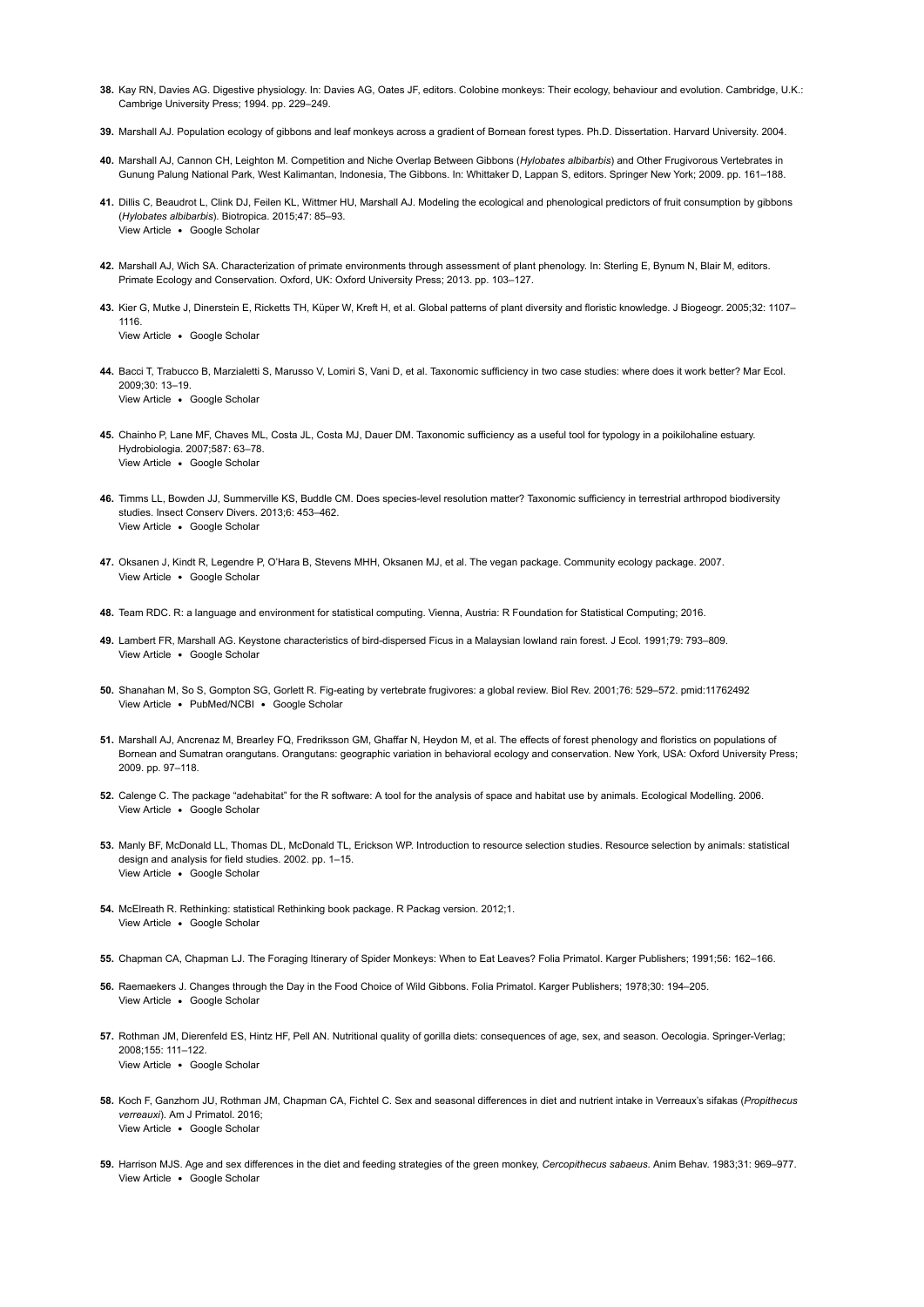- <span id="page-13-0"></span>**60.** Liu X, Li F, Jiang J, Wang X, Li Y. Age-sex analysis for the diet of Sichuan snub-nosed monkeys (*Rhinopithecus roxellana*) in Shennongjia National Nature Reserve, China. Primates. Springer Japan; 2016;57: 479–487. <https://doi.org/10.1007/s10329-016-0535-1> pmid:27056265
- <span id="page-13-1"></span>**61.** Chapman C. Flexibility in Diets of Three Species of Costa Rican Primates. Folia Primatol. Karger Publishers; 1987;49: 90–105. View Article . [Google Scholar](http://scholar.google.com/scholar?q=Flexibility+in+Diets+of+Three+Species+of+Costa+Rican+Primates+Chapman+1987)
- <span id="page-13-2"></span>**62.** Freeland WJ, Janzen DH. Strategies in herbivory by mammals: the role of plant secondary compounds. Am Nat. 1974; 269–289. View Article . [Google Scholar](http://scholar.google.com/scholar?q=Strategies+in+herbivory+by+mammals%3A+the+role+of+plant+secondary+compounds+Freeland+1974)
- <span id="page-13-3"></span>**63.** Beaudrot L, Rejmánek M, Marshall A. Dispersal modes affect tropical forest assembly across trophic levels. Ecography (Cop). 2013;36: 984–993. View Article . [Google Scholar](http://scholar.google.com/scholar?q=Dispersal+modes+affect+tropical+forest+assembly+across+trophic+levels+Beaudrot+2013)
- <span id="page-13-4"></span>**64.** Mole S, Waterman PG. Stimulatory effects of tannins and cholic acid on tryptic hydrolysis of proteins: ecological implications. J Chem Ecol. 1985;11: [View Article](https://doi.org/10.1007/BF01024119) · [PubMed/NCBI](http://www.ncbi.nlm.nih.gov/pubmed/24310393) · [Google Scholar](http://scholar.google.com/scholar?q=Stimulatory+effects+of+tannins+and+cholic+acid+on+tryptic+hydrolysis+of+proteins%3A+ecological+implications+Mole+1985) 1323–1332. pmid:24310393
- <span id="page-13-5"></span>**65.** Waterman PG. Roles for secondary metabolites in plants. In: Symposium CF, editor. Secondary metabolites: their function and evolution. West Sussex, U.K.: John Wiley & Sons; 1992. pp. 255–275.
- <span id="page-13-6"></span>**66.** McKey D, Waterman P, Gartlan J. Phenolic content of vegetation in two African rain forests: ecological implications. Science (80-). 1978;202: 61–64. View Article . [Google Scholar](http://scholar.google.com/scholar?q=Phenolic+content+of+vegetation+in+two+African+rain+forests%3A+ecological+implications+McKey+1978)
- <span id="page-13-7"></span>**67.** Sato H, Santini L, Patel ER, Campera M, Yamashita N, Colquhoun IC, et al. Dietary Flexibility and Feeding Strategies of *Eulemur*: A Comparison with View Article . [Google Scholar](http://scholar.google.com/scholar?q=Dietary+Flexibility+and+Feeding+Strategies+of+Eulemur%3A+A+Comparison+with+Propithecus+Sato+2016) *Propithecus*. Int J Primatol. 2016;37: 109–129.
- <span id="page-13-8"></span>**68.** McConkey KR, Aldy F, Ario A, Chivers DJ. Selection of Fruit by Gibbons (*Hylobates muelleri × agilis*) in the Rain Forests of Central Borneo. Int J Primatol. View Article . [Google Scholar](http://scholar.google.com/scholar?q=Selection+of+Fruit+by+Gibbons+%28Hylobates+muelleri+%C3%97+agilis%29+in+the+Rain+Forests+of+Central+Borneo+McConkey+2002) 2002;23: 123–145.
- <span id="page-13-9"></span>**69.** McConkey KR. The Seed Dispersal Niche of Gibbons in Bornean Dipterocarp Forests. The Gibbons. New York, NY: Springer New York; 2009. pp. 189– 207.
- <span id="page-13-10"></span>**70.** Hanya G, Bernard H. Fallback foods of red leaf monkeys (*Presbytis rubicunda*) in Danum Valley, Borneo. Int J Primatol. 2012;33: 322–337. View Article . [Google Scholar](http://scholar.google.com/scholar?q=Fallback+foods+of+red+leaf+monkeys+%28Presbytis+rubicunda%29+in+Danum+Valley%2C+Borneo+Hanya+2012)
- <span id="page-13-11"></span>**71.** Davies A, Bennet EL, Waterman PG. Food selection by two South-east Asian colobine monkeys (*Presbytis rubicunda* and *Presbytis melalophos*) in View Article . [Google Scholar](http://scholar.google.com/scholar?q=Food+selection+by+two+South-east+Asian+colobine+monkeys+%28Presbytis+rubicunda+and+Presbytis+melalophos%29+in+relation+to+plant+chemistry+Davies+1988) relation to plant chemistry. Biol J Linn Soc. 1988;34: 33–56.
- <span id="page-13-12"></span>**72.** Supriatna J, Manullang BO, Soekara E. Group composition, home range, and diet of the maroon leaf monkey (*Presbytis rubicunda*) at Tanjung Puting View Article . [Google Scholar](http://scholar.google.com/scholar?q=Group+composition%2C+home+range%2C+and+diet+of+the+maroon+leaf+monkey+%28Presbytis+rubicunda%29+at+Tanjung+Puting+Reserve%2C+Central+Kalimantan%2C+Indonesia+Supriatna+1986) Reserve, Central Kalimantan, Indonesia. Primates. 1986;27: 185–190.
- <span id="page-13-13"></span>**73.** Ehlers Smith DA, Husson SJ, Ehlers Smith YC, Harrison ME. Feeding Ecology of Red Langurs in Sabangau Tropical Peat-Swamp Forest, Indonesian [View Article](https://doi.org/10.1002/ajp.22148) • [PubMed/NCBI](http://www.ncbi.nlm.nih.gov/pubmed/23553789) • [Google Scholar](http://scholar.google.com/scholar?q=Feeding+Ecology+of+Red+Langurs+in+Sabangau+Tropical+Peat-Swamp+Forest%2C+Indonesian+Borneo%3A+Extreme+Granivory+in+a+Non-Masting+Forest+Ehlers+2013) Borneo: Extreme Granivory in a Non-Masting Forest. Am J Primatol. 2013;75: 848–859. pmid:23553789
- <span id="page-13-14"></span>**74.** McConkey KR, Ario A, Aldy F, Chivers DJ. Influence of Forest Seasonality on Gibbon Food Choice in the Rain Forests of Barito Ulu, Central Kalimantan. View Article . [Google Scholar](http://scholar.google.com/scholar?q=Influence+of+Forest+Seasonality+on+Gibbon+Food+Choice+in+the+Rain+Forests+of+Barito+Ulu%2C+Central+Kalimantan+McConkey+2003) Int J Primatol. 2003;24: 19–32.
- <span id="page-13-15"></span>**75.** Porter LM. Dietary Differences Among Sympatric Callitrichinae in Northern Bolivia: *Callimico goeldii*, *Saguinus fuscicollis* and *S*. *labiatus*. Int J Primatol. View Article . [Google Scholar](http://scholar.google.com/scholar?q=Dietary+Differences+Among+Sympatric+Callitrichinae+in+Northern+Bolivia%3A+Callimico+goeldii%2C+Saguinus+fuscicollis+and+S.+labiatus+Porter+2001) 2001;22: 961–992.
- <span id="page-13-16"></span>**76.** Tutin CEG, Fernandez M. Composition of the diet of chimpanzees and comparisons with that of sympatric lowland gorillas in the lopé reserve, gabon. Am View Article . [Google Scholar](http://scholar.google.com/scholar?q=Composition+of+the+diet+of+chimpanzees+and+comparisons+with+that+of+sympatric+lowland+gorillas+in+the+lop%C3%A9+reserve%2C+gabon+Tutin+1993) J Primatol. 1993;30: 195–211.
- <span id="page-13-17"></span>**77.** Ungar P. Fruit preferences of four sympatric primate species at Ketambe, northern Sumatra, Indonesia. Int J Primatol. 1995;16: 221–245. View Article . [Google Scholar](http://scholar.google.com/scholar?q=Fruit+preferences+of+four+sympatric+primate+species+at+Ketambe%2C+northern+Sumatra%2C+Indonesia+Ungar+1995)
- <span id="page-13-18"></span>**78.** Kim S, Lappan S, Choe JC. Responses of Javan Gibbon (*Hylobates moloch*) Groups in Submontane Forest to Monthly Variation in Food Availability: [View Article](https://doi.org/10.1002/ajp.22074) · [PubMed/NCBI](http://www.ncbi.nlm.nih.gov/pubmed/22972588) · [Google Scholar](http://scholar.google.com/scholar?q=Responses+of+Javan+Gibbon+%28Hylobates+moloch%29+Groups+in+Submontane+Forest+to+Monthly+Variation+in+Food+Availability%3A+Evidence+for+Variation+on+a+Fine+Spatial+Scale+Kim+2012) Evidence for Variation on a Fine Spatial Scale. Am J Primatol. 2012;74: 1154–1167. pmid:22972588
- <span id="page-13-19"></span>**79.** Sakai S. General flowering in lowland mixed dipterocarp forests of South-east Asia. Biol J Linn Soc. 2002;75: 233–247. View Article . [Google Scholar](http://scholar.google.com/scholar?q=General+flowering+in+lowland+mixed+dipterocarp+forests+of+South-east+Asia+Sakai+2002)
- <span id="page-13-20"></span>**80.** De Vleeschouwer KM, Raboy BE. Multilevel and Transdisciplinary Approaches to Understanding Endangered Primates in Complex Landscapes: Golden-Headed Lion Tamarins in Southern Bahia, Brazil. Marsh LK, Chapman CA, editors. Primates in Fragments. Springer; 2013.